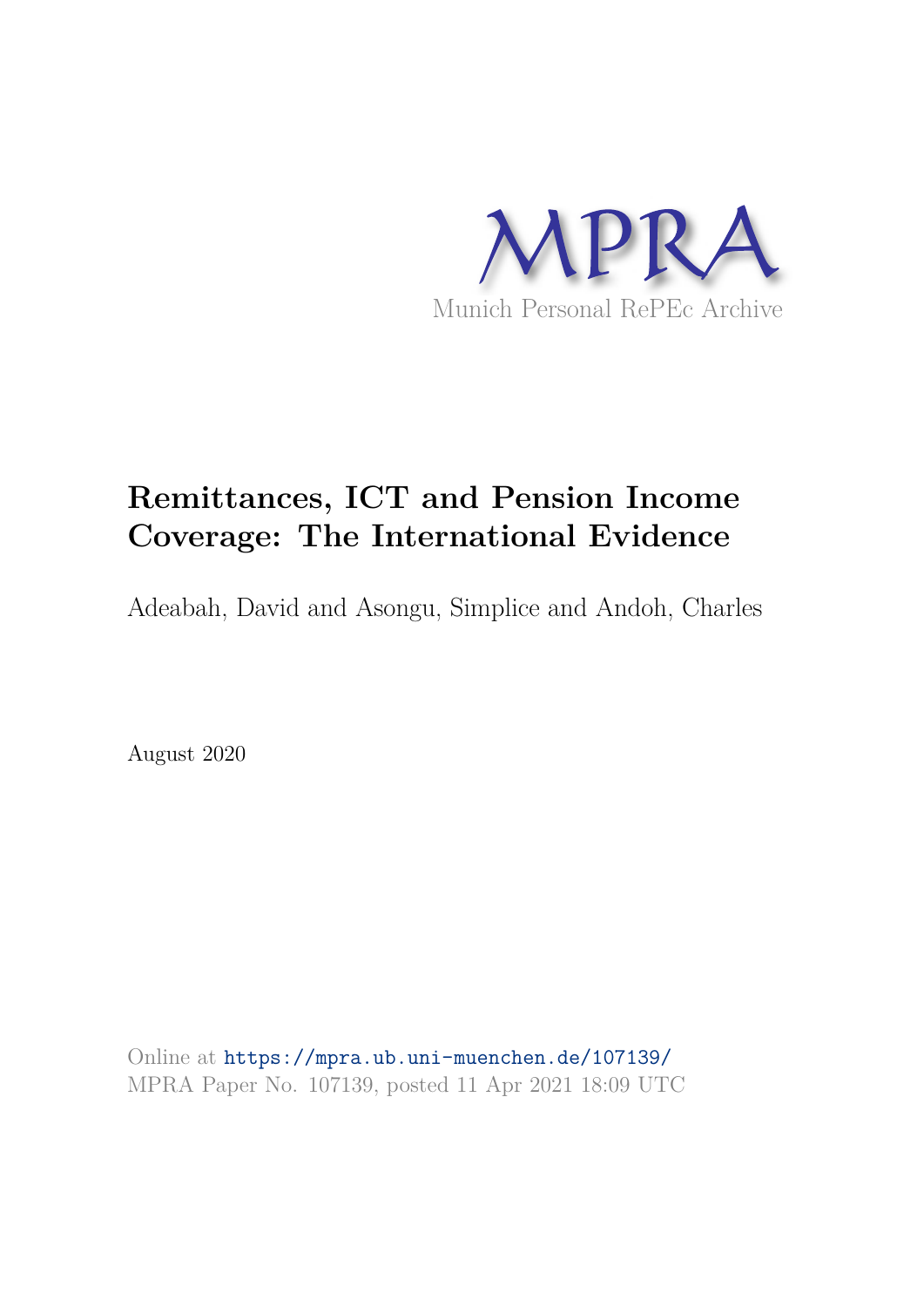# A G D I Working Paper

# WP/20/059

## **Remittances, ICT and Pension Income Coverage: The International Evidence**

#### **David Adeabah**

University of Ghana, Department of Finance, Legon,Ghana. E-mail: [kofiadeabah@gmail.com](mailto:kofiadeabah@gmail.com)

#### **Simplice Asongu**

University of South Africa, Department of Economics, Pretoria, South Africa. E-mails: [asongusimplice@yahoo.com](mailto:asongusimplice@yahoo.com) , [asongus@afridev.org](mailto:asongus@afridev.org)

> **Charles Andoh** University of Ghana, Department of Finance, Legon, Ghana. E-mail: [chandoh@ug.edu.gh](mailto:chandoh@ug.edu.gh)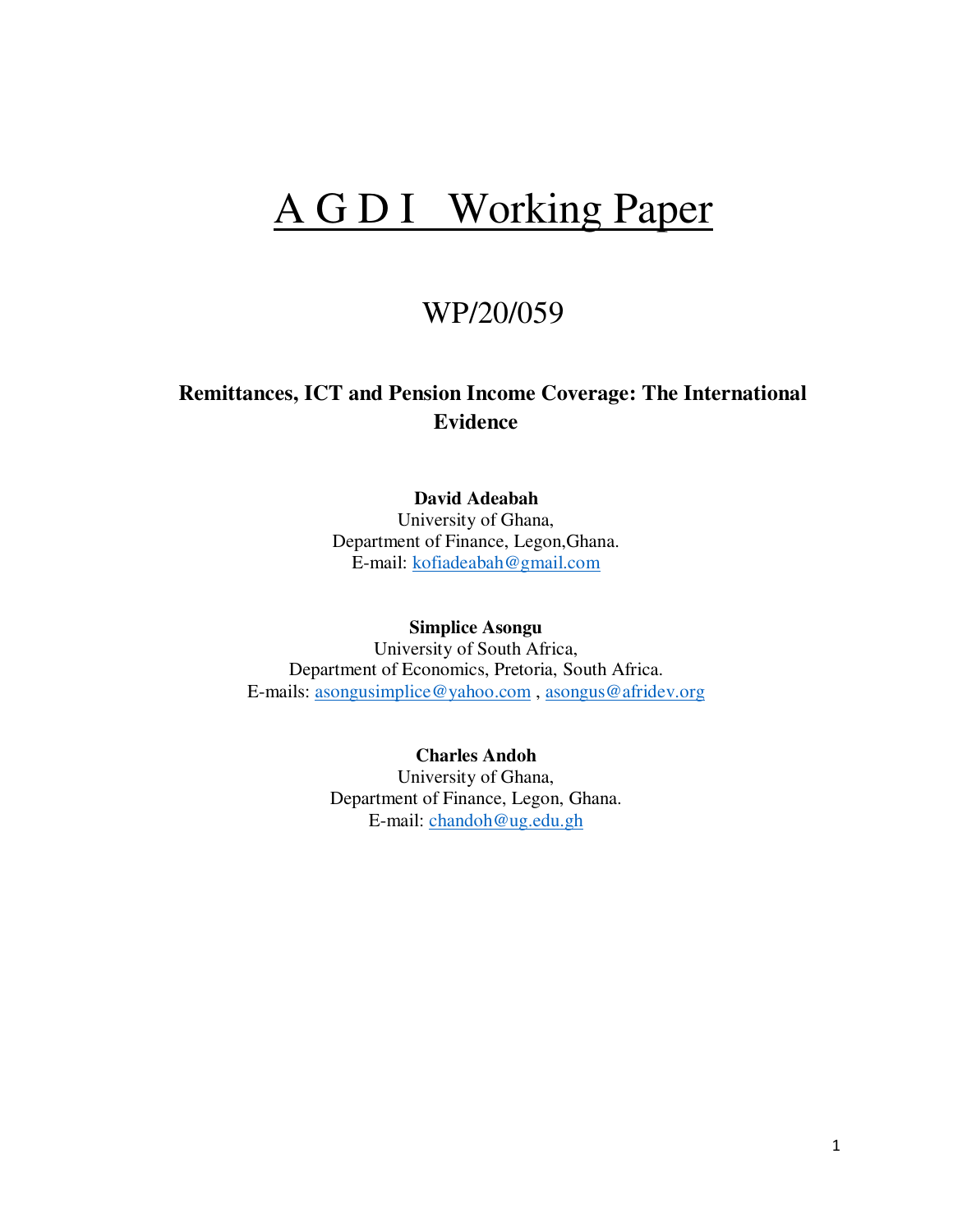Research Department

#### **Remittances, ICT and Pension Income Coverage: The International Evidence**

**David Adeabah, Simplice A. Asongu & Charles Andoh**

August 2020

#### **Abstract**

This study examines the impact of remittances and information and communication technology (ICT) on pension at the country level. Our empirical evidence, based on data from 96 countries, indicate a significant non-linearity between remittances, ICT and pension income coverage. First, we find a convex relation between remittances and pension income coverage, indicating that increases in remittance, initially decreases pension income coverage, but as remittance increases beyond a certain point, so too does pension income coverage. This inflection point, where the effect of remittances turns from negative to positive, is estimated to be around 3.09% of GDP. Second, we document a concave relationship between ICT (i.e. mobile subscription and internet penetration) and pension income coverage. An increase in ICT results in increased pension income coverage. However, when ICT reaches a certain point, any further increase is associated with lower pension income coverage. The estimated optimal point is found to be around 140.14 subscriptions (per 100 people) for mobile phone and 27.93 (per 100 people) for internet penetration, respectively. Other implications are discussed.

*Keywords:* Pension income coverage; Remittances; Mobile subscription; Internet penetration; ICT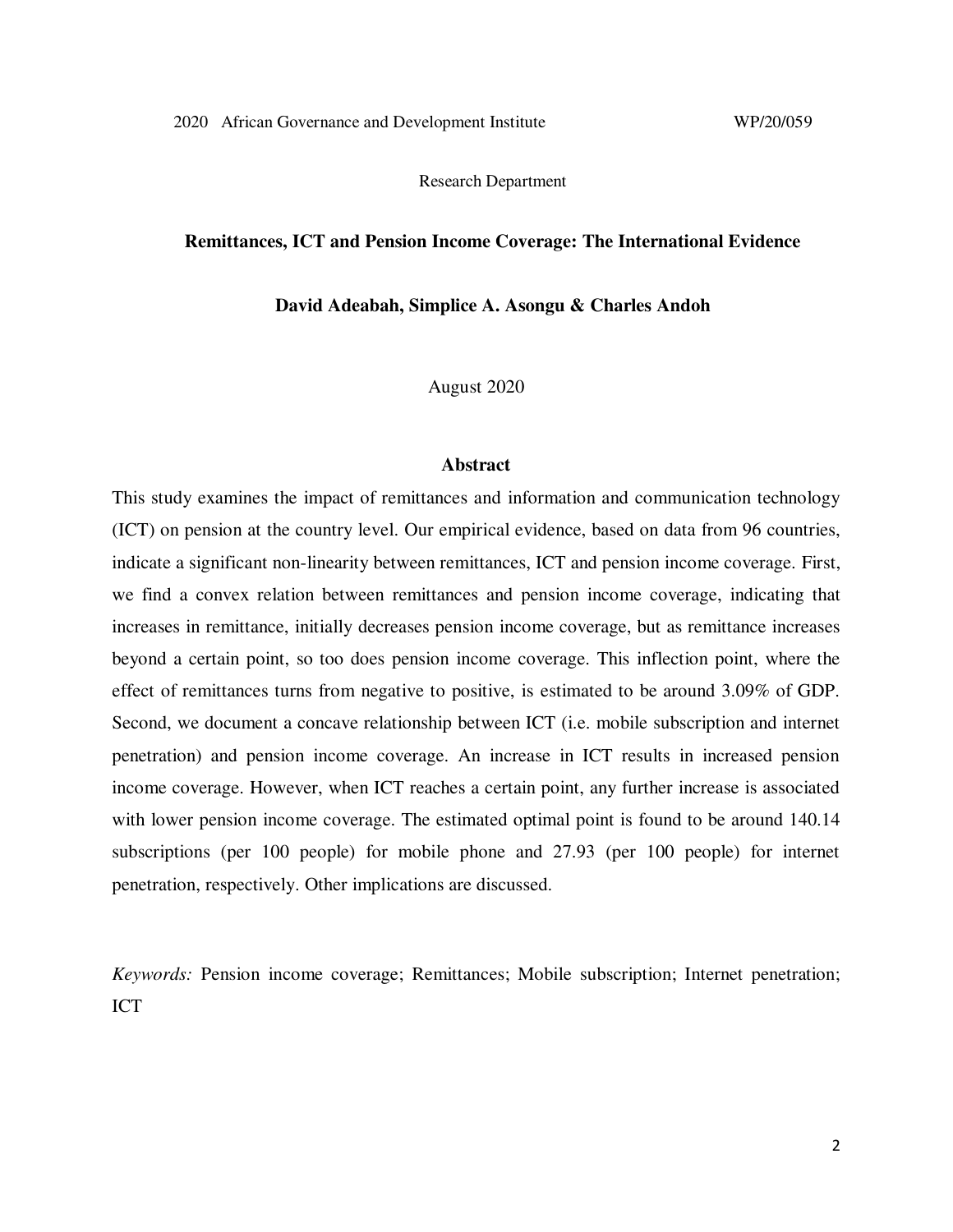#### **1. Introduction**

This study examines the impact of remittances and information and communication technology (ICT) on pension income coverage. The motivation for this inquiry is threefold, notably: (1) the growing concern over the persistent low pension coverage; (2) the role of remittances and ICT in inclusive finance; and (3) gaps in the literature. We explicate the elements of motivation as follows.

First, pension coverage continues to be persistently low for the majority of economies around the world. For instance, pension coverage is still low with less than 20% of the population covered in developing economies (Kpessa, 2011), suggesting that the good of pension is enjoyed by only a few elderly people (Laryea, Andoh and Asuming, 2019). According to Barrientos (2006), the low pension income coverage is occasioned by over-reliance on employment-based pension plans. To tackle this menace, a large number of countries have introduced significant changes to their pension provisions. This has been done by giving pension holders the freedom to direct contributions to their individual account, in their names, with benefits directly linked to contributions paid in. However, it is unclear whether the objective of improved coverage has been achieved consistently (Rusconi, 2009).

Second, remittances remain a key income for many people and have implications for obtaining proper healthcare, education, nutrition and total wellbeing (World Bank, 2017). Indeed, various researchers in the past document significant impacts of remittance on poverty alleviation, economic development and growth (Adams, 2006; Adams and Page, 2005; Gupta, Pattillo and Wagh, 2009). Contemporary development finance literature suggests that remittances respond to the lack of pensions and especially to overall household financial deficits (Bebczuk and Battistón, 2010). Moreover, remittances boost contributions to health and pension for informal workers, two components to fight against poverty (Cuadros-Meñaca, 2020). However, there is also the crowding-out effect of remittances on social security (La and Xu, 2017). Consequently, in theory, it is unclear how remittances may influence pension income coverage.

Third, literature shows that there is great potential for ICT penetration (Tchamyou, 2017; Tchamyou, Erreygers and Cassimon, 2019) and its associated benefit of reducing information asymmetry (Asongu, Biekpe and Tchamyou, 2019a; Tchamyou, 2019), poverty and inequality (Meniago and Asongu, 2018; Neaime and Gaysset, 2018). The above literature suggests that the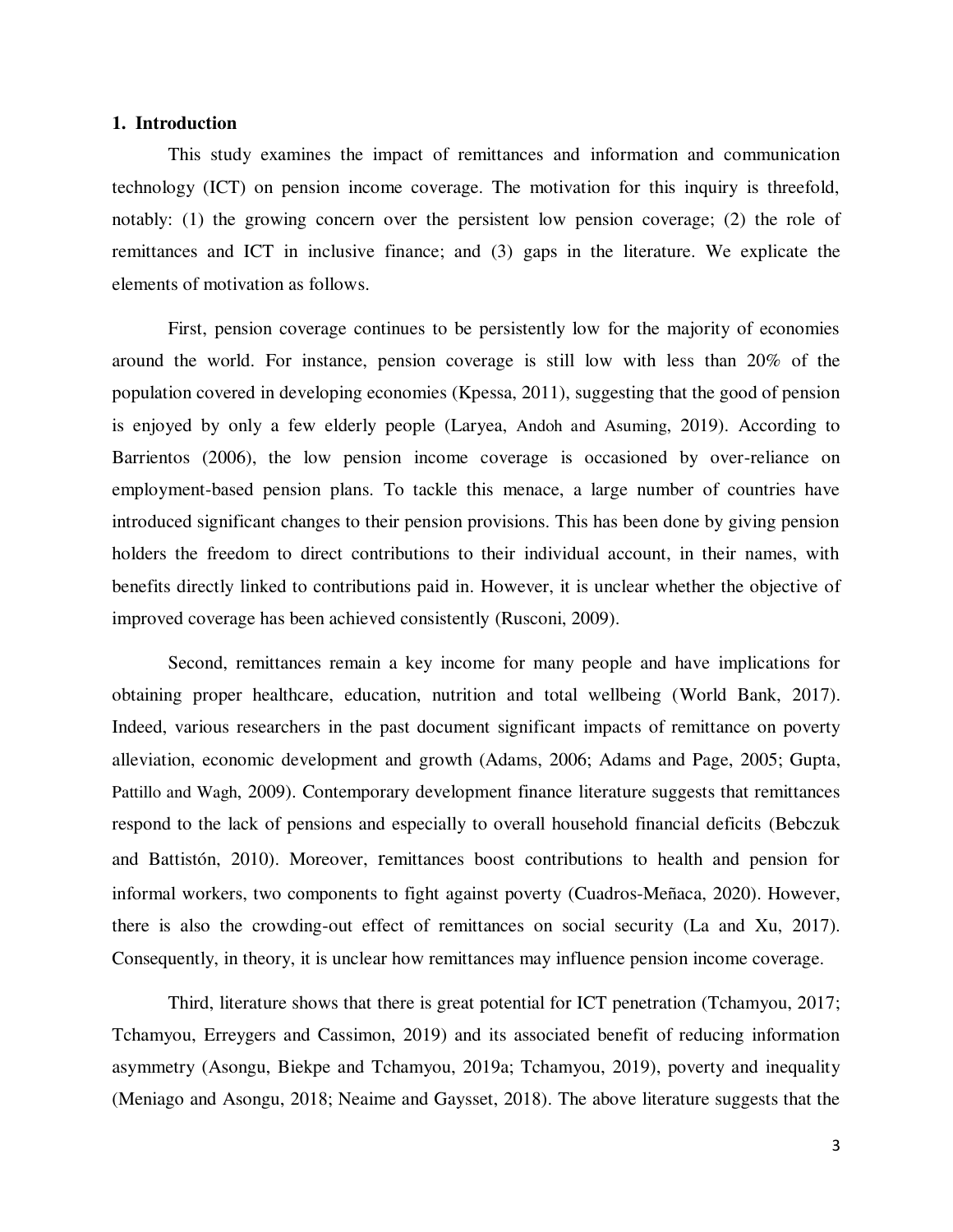good of ICT is made possible through the financial inclusion channel. Indeed, from the perspective of (Andrianaivo, Kpodar and Allum, 2011), ICT growth is associated with more financial inclusion. Moreover, access to finance is also being made possible by recent digital finance innovations (see AfDB, 2013). However, the contemporary inclusive development literature on the role of ICT in financial inclusion also presents a setback. Generally, there is the neglect of access to pension or participation in pension plans or pension income coverage while the vast number of studies is mainly focused on access to financial (banking) services in the definition of inclusive finance. Therefore, in many respects, access to formal financial institutions is referred to as financial inclusion (Leyshon and Thrift, 1995; Sinclair, 2001). Meanwhile, pension service is a major part of the broader financial ecosystem (Aggarwal and Goodell, 2013). We address this gap in the literature by examining the role of ICT (i.e. mobile penetration and internet penetration) on pension income coverage.

Our empirical evidence, based on data from 96 countries, indicate a significant nonlinearity between remittances, ICT and pension income coverage. First, we find a convex relation between remittances and pension income coverage, indicating that increases in remittance, initially decreases pension income coverage, but as remittance increases beyond a certain point, so too does pension income coverage. This inflection point, where the effect of remittances turns from negative to positive, is found to be around 3.09% of GDP. Second, we document a concave relationship between ICT (i.e. mobile subscription and internet penetration) and pension income coverage. An increase in ICT results in increased pension income coverage. However, when ICT reaches a certain point, any further increase is associated with lower pension income coverage. When ICT is relatively lower, the complementary effect dominates, leading to greater pension income coverage. When ICT reaches a certain point, the substitution effect dominates, resulting in lower pension income coverage. The estimated optimal point is found to be around 140.14 subscriptions (per 100 people) for mobile phone and 27.93 (per 100 people) for internet penetration, respectively.

The contributions of the study are as follows. First, we extend and complement the literature on remittances-inclusive finance nexus by presenting for the first time, a cross-country evidence of the relationship between remittances and inclusive finance from the perspective of pension. Prior studies typically focus on access to banking services in the definition of inclusive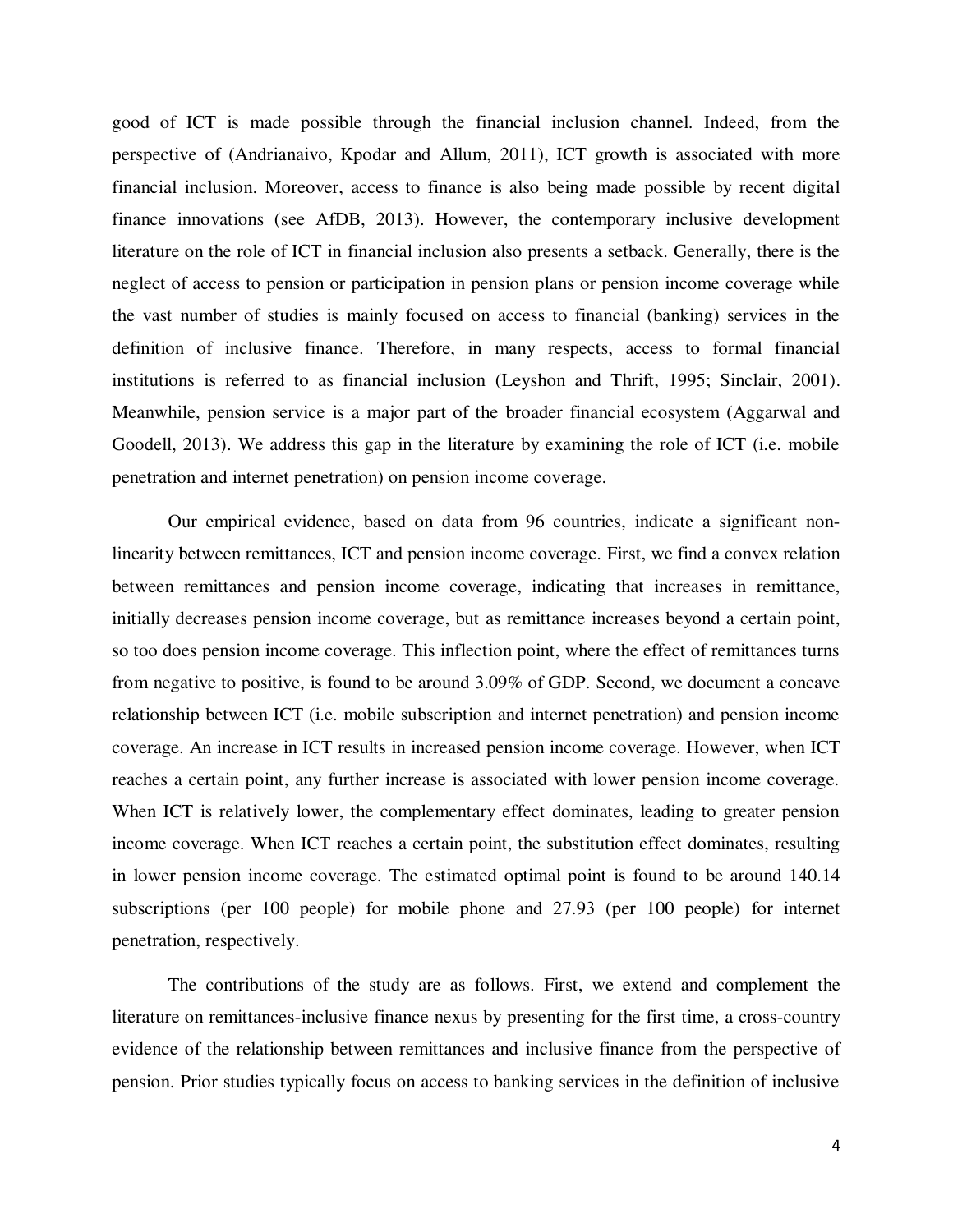finance (Ambrosius, 2016; Ambrosius and Cuecuecha, 2016; Le, Chuc and Taghizadeh-Hesary, 2019; Neaime and Gaysset, 2018). Additionally, whereas most studies focused on single country analysis (Cuadros-Meñaca, 2020; La and Xu, 2017), we study a panel of 96 countries from five regions, namely: (1) Africa, (2) Asia-Pacific, (3) Eastern Europe, (4) Latin America, and (5) Western Europe and Others. Consistent with this, our paper is closely related to Bebczuk & Battistón (2010), which investigates the relationship between remittances and pensions in a cross-country sense. However, Bebczuk & Battistón (2010) do not focus specifically on the role of remittances in pension income coverage. Additionally, our sample covers a wider spectrum of countries while Bebczuk & Battistón (2010) focus on only 4 countries in the Latin American region. Therefore, our findings are more likely to fully capture heterogeneity that may exist in the influence of remittances and ICT between countries.

Our paper also complements and extends contemporary literature on the crowding-out effect of remittances on social security (La and Xu, 2017). We explore the relevance of nonlinearity of remittances on pension income coverage and control for possible endogeneity of remittances. The literature on the threshold level of remittances has mainly focused on household consumption instability (Combes and Ebeke, 2011), total factor productivity (Kumar Stauvermann, Kumar and Shahzad, 2018), bank credit (Brown and Carmignani, 2015), financial development (Akçay, 2020), and inclusive human development (Asongu, Uduji and Okolo-Obasi, 2019). By engaging in threshold analysis, we provide the critical mass of remittances for enhanced pension income coverage. This is consistent with empirical considerations that show a significant threshold effect of remittances in crossing out any negative impact caused due to the low level of remittances received. Therefore, we provide an understanding of the level of remittances that create an environment where remittances co-evolve with enhanced pension income coverage.

Further, we provide new evidence on the effect of ICT on pension income coverage as our evidence adds to the growing relevant literature concerning the potential of ICT penetration for inclusive finance (Meniago and Asongu, 2018; Neaime and Gaysset, 2018). As far as we have reviewed, no paper has examined the role of ICT in inclusive finance from the perspective of pension income or participation in a pension plan. Therefore, for the first time, we present evidence of the unconditional and threshold effects of ICT on pension income coverage at the macro level based on international dataset. The literature on the threshold level of ICT has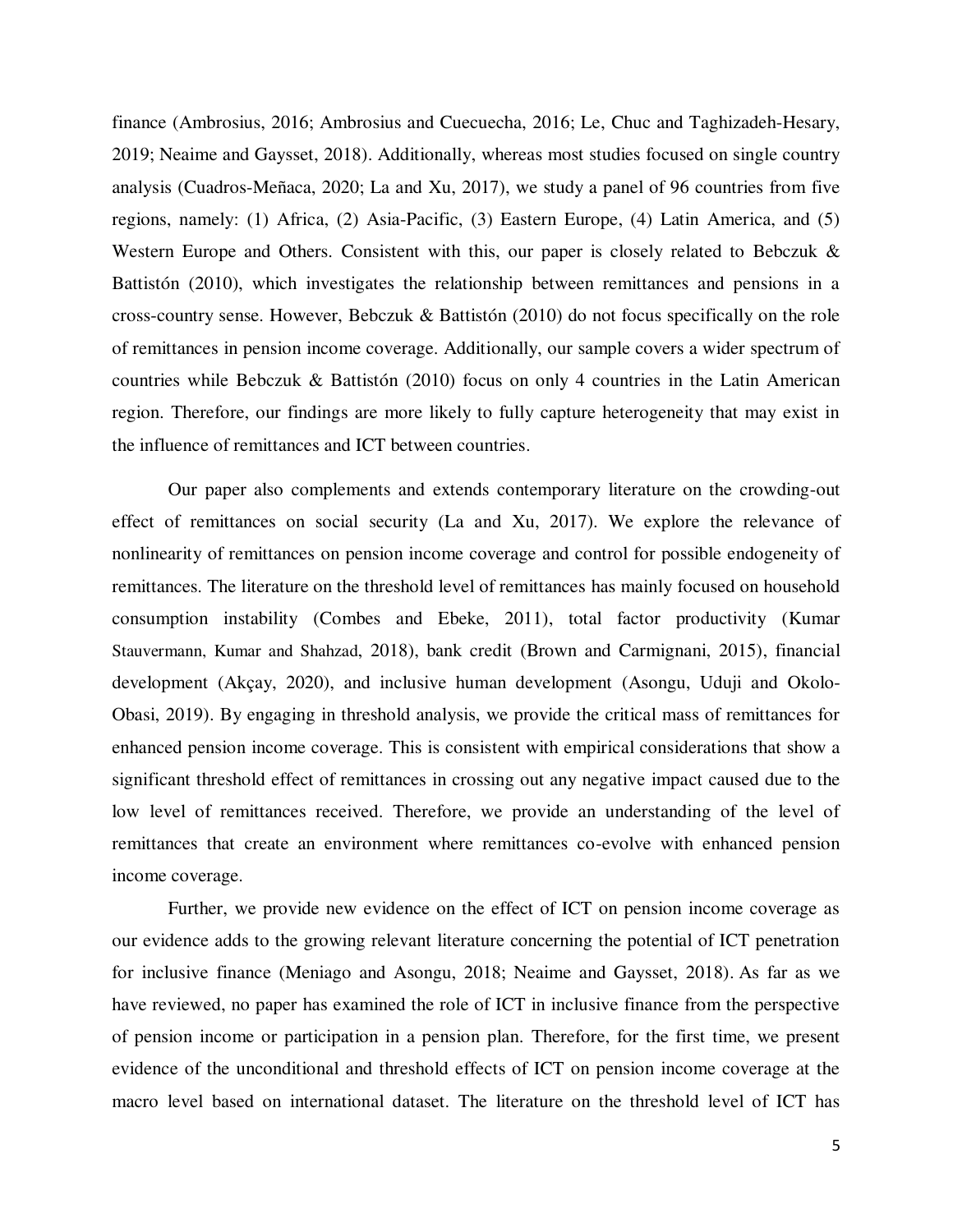mainly focused on African countries and the modulating role of ICT (Asongu, Biekpe and Tchamyou, 2019; Asongu and Odhiambo, 2020, 2018). Our paper provides the policy relevance of leveraging on ICT penetration for enhanced pension income coverage by establishing the optimal level of mobile subscription and internet penetration rate. Finally, we complement the literature on the determinants of pension income coverage (Huberman, Iyengar and Jiang, 2007; Luchak, Fang and Gunderson, 2004; Nivakoski, 2014). We show that remittances, mobile penetration, and internet penetration are factors that significantly affect the level of pension income coverage.

The remainder of the paper is as follows. Section 2 engages the related literature and develops testable hypotheses. Section 3 describes the methodology and data. Section 4 presents the empirical results. Finally, section 5 concludes, and presents the implications of findings.

#### **2. Related literature and hypotheses development**

#### **2.1 Remittances and pensions income coverage**

The contemporary literature investigates the role of remittances (1) as a support mechanism for the elderly (Pfau and Long, 2010), (2) in the participation of pension and health schemes for individuals working in informal jobs (Cuadros-Meñaca, 2020), (3) in the use of formal financial services (Ambrosius and Cuecuecha, 2016) and (4) in social security systems (La and Xu, 2017). In theory, it is unclear how remittances may influence pension income coverage. Consistent with the threshold analysis studies, remittances may be a double-edged sword. Therefore, there may be a good and bad of personal remittances received. Remittances may respond to the lack of pensions and especially to overall household financial deficits; encourage co-residence of the elderly with younger relatives; facilitate elderly retirement; increase household expenditures in health and education; foster public and private school attendance; inhibit child labor, and improve anthropometric measures (Bebczuk and Battistón, 2010). Moreover, remittances can boost contributions to health and pension for informal workers, two components to fight against poverty (Cuadros-Meñaca, 2020). However, other studies suggest significant crowding-out effects for both domestic and international remittances on social security systems (La and Xu, 2017) and argues that remittances foster moral hazard problem in migrants' families (Azam and Gubert, 2006), which in turn may affect pension participation and coverage.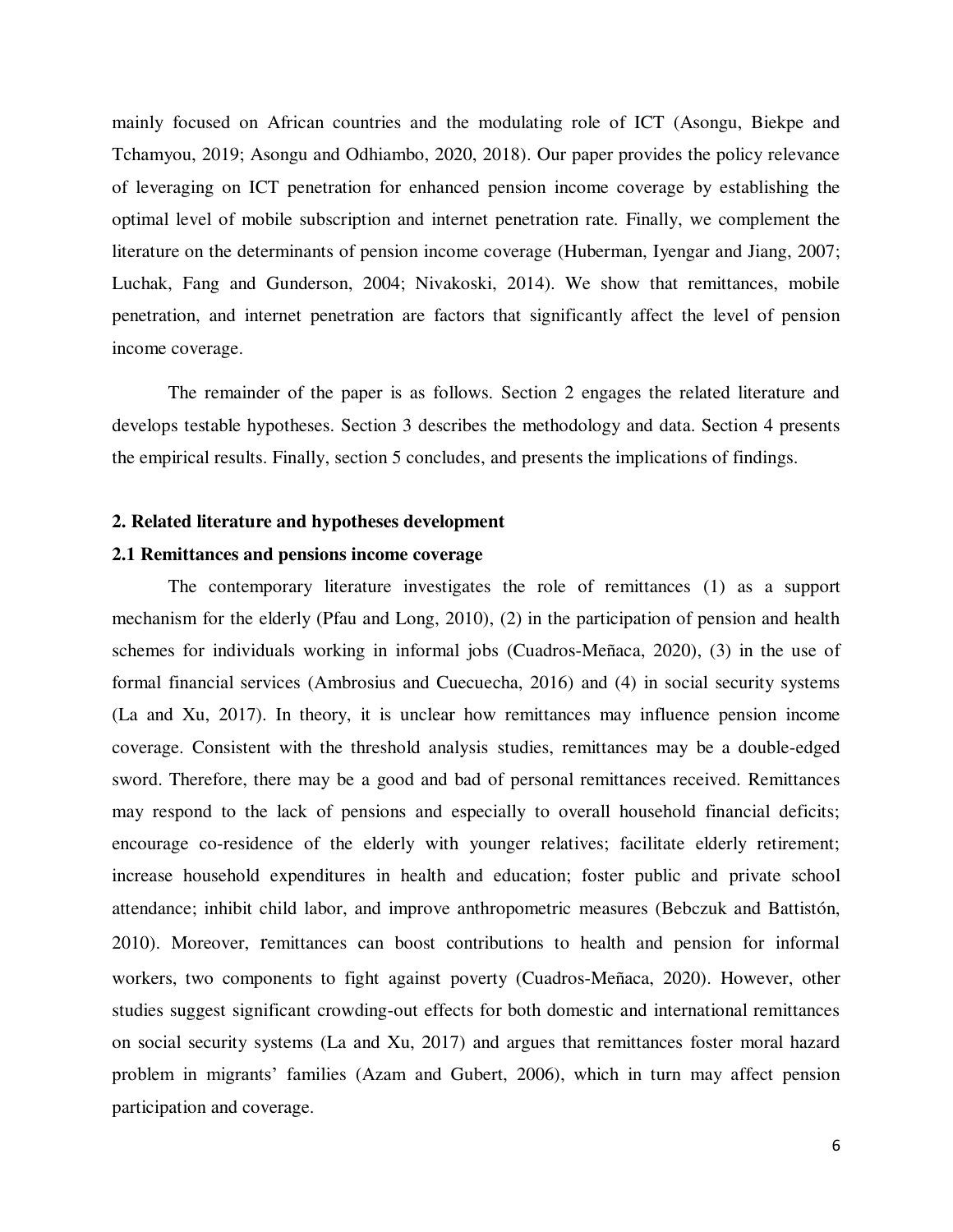We argue that it is reasonable that remittances can occasion a moral hazard problem in the remittances-receiving families by lowering incentives to participate in pension schemes or crowd-out social security systems. However, the issue of moral hazard or crowding-out effect occasioned by remittances may be a reality only in some regions because of the quantum of remittances received and that, remittances must reach a certain level before its performanceenhancing effect on pensions accrues. This hypothesis is consistent with prior studies which posit the threshold effect of remittances in the contemporary literature (Akçay, 2020; Brown and Carmignani, 2015; Combes and Ebeke, 2011; Kumar et al., 2018). Therefore, based on these considerations, our first hypothesis is formulated as follows.

*H1*: *There is a U-shaped relationship between remittances and pension income coverage.*

Additionally, as pension service is a major part of the broader financial ecosystem (Aggarwal and Goodell, 2013), remittances can affect pension income coverage through access to financial services channel. This channel is supported by the importance of finance for economic well-being (Claessens, 2006). Indeed, receiving remittances is strongly correlated with the ownership of savings accounts and to a limited degree with the availability of borrowing options (Ambrosius, 2016). Remittances also serve as a framework that curbs the deficiencies of the formal financial sector in addressing the financial needs of remittance-receiving households (Ambrosius and Cuecuecha, 2016). Moreover, remittances act as a substitute for the formal banking system (Opperman and Adjasi, 2019).

The other channel through which remittances may affect pension income coverage is through education because a key determinant of household investment in education is remittances (Kusunose and Rignall, 2018). Remittances tend to increase education in human capital formation. Moreover, remittances increase prospects for economic growth and poverty reduction in the long run through the human capital channel (Gyimah-Brempong and Asiedu, 2015). By implication, an adequately educated population is better placed to understand systems (van Groezen, Kiiver and Unger, 2009). We argue that education can increase the likelihood that, the populace has an appreciable knowledge level of either finance or pension. Indeed, it is well noted that financial literacy significantly increases the probability of pension plan participation (Fornero and Monticone, 2011). Moreover, pension literacy among informal workers or the self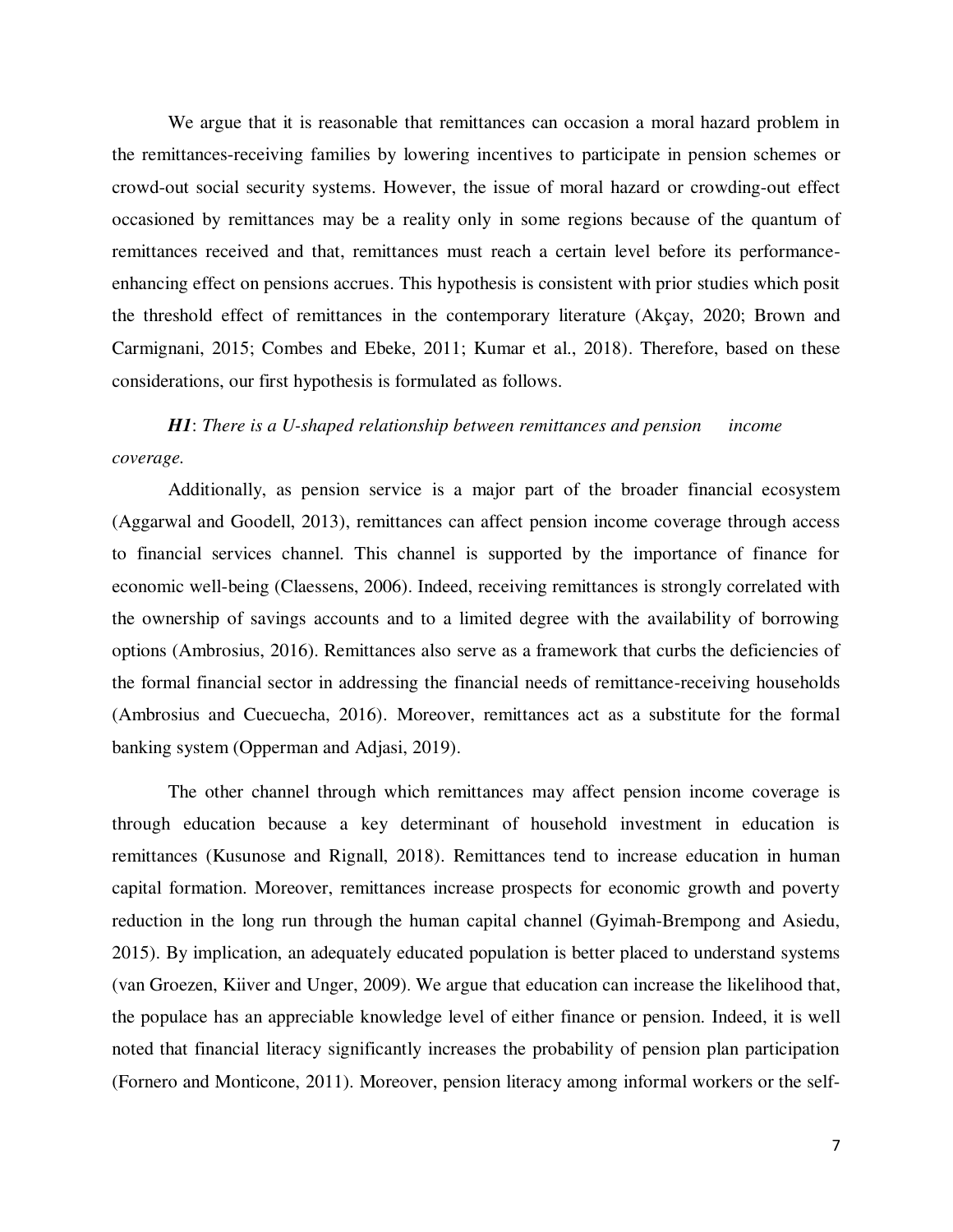employed is associated with a greater likelihood of joining a voluntary pension savings plan offered by a pension system (Landerretche and Martínez, 2013). Therefore, remittances can foster an adequately educated population, who have a better understanding of their pension system, thereby, increase the likelihood of pension plan participation or coverage. Therefore, based on these considerations, our second hypothesis is formulated as follows.

*H2*: *There is a positive net effect of remittances on pension income coverage*.

#### **2.2 ICT and Pensions Income Coverage**

In this paper, we argue that ICT (i.e. mobile penetration and internet penetration) improves pension income coverage through the financial inclusion and information sharing channels, and the arguments presented below highlight why these two channels improve pension income coverage. First, from the perspective of Andrianaivo et al. (2011), ICT growth is associated with more financial inclusion. Ouma, Odongo, & Were (2017) noted that the availability and usage of mobile phones to provide financial services promotes the likelihood of saving at the household level. Moreover, access to mobile financial services also has a significant impact on the amounts saved. Similarly, the provision of financial services through mobile telephony has been found to promote savings mobilization, especially among the poor and lowincome groups with constrained access to formal financial services (Abor, Amidu and Issahaku, 2018). Therefore, mobile phones can help to boost savings culture (Kwena and Turner, 2013). Evans (2018) found that internet and mobile phones have significant positive relationships with financial inclusion, meaning that increased internet and mobile phone penetrations are associated with increased financial inclusion.

Based on these considerations, we advance two opposing hypotheses. First, unlike the working populations who have access to financial services with very little or no constraints, the aged population has limited dealings with formal financial institutions and are therefore not exposed to financial services and planning and advice target towards the aged. ICT, specifically, mobile financial services provide the aged population with the avenue to access government support, health insurance products and other financial services. Additionally, contemporary literature shows that financial inclusion is directly related to financial security in respect of savings and retirement behaviour (e.g., Demirgüç-Kunt, Klapper, & Panos, 2016; Heller, 2016; Hsieh & Tung, 2016). Lyons, Grable, & Joo (2018) found that financial inclusion has a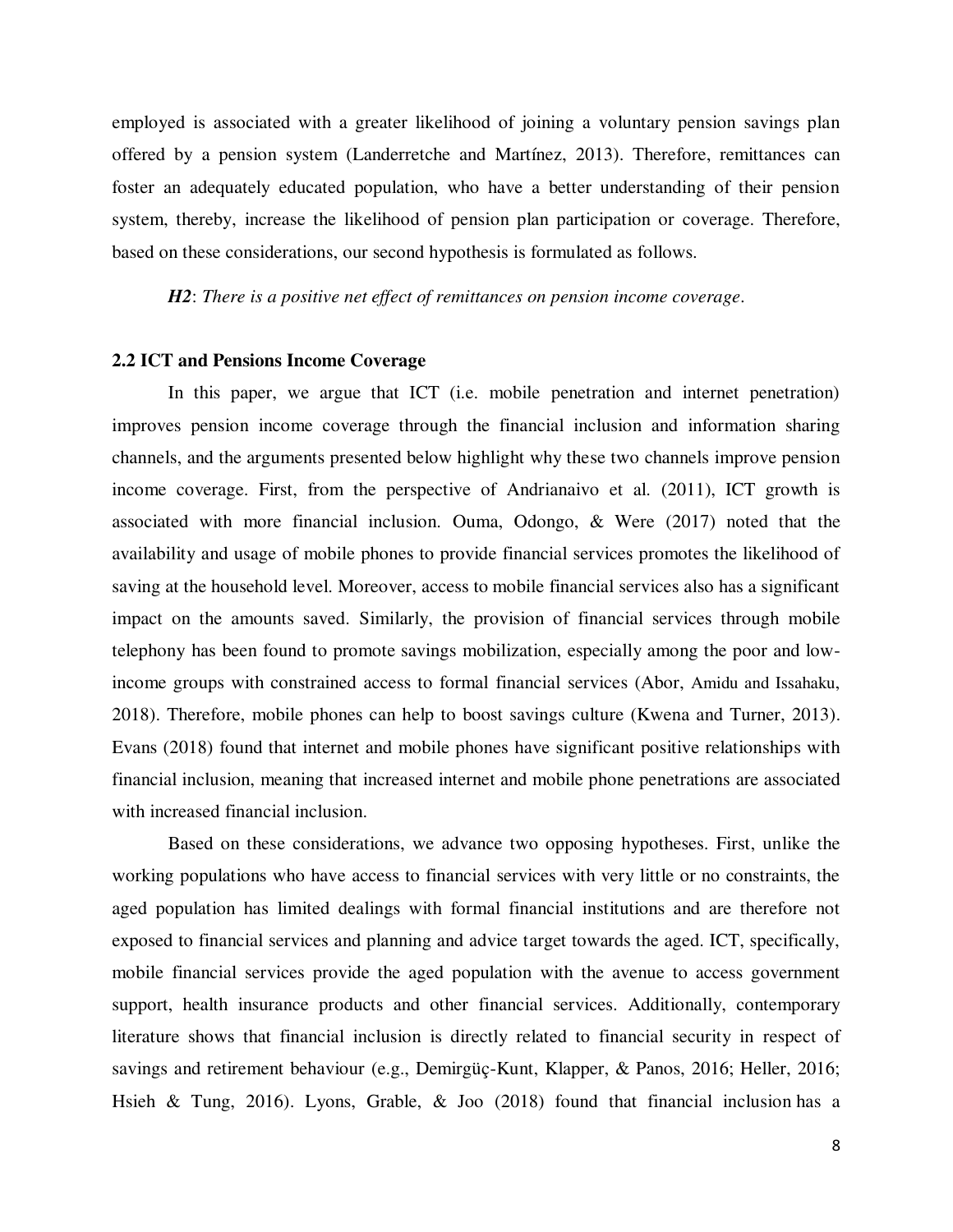significant and positive impact on financial security. In other words, financial inclusion plays a key role in promoting savings and improving financial security in aging populations.

On the contrary, mobile financial services have weak link to a number of economic and social outcomes. For instance, Mbiti and Weil (2011) document that M-PESA accounts may not serve as a place to store wealth. Given the importance of assets described as a *store of wealth* in retirement (Doling and Ronald, 2010), implicit in this view is that, increased use of mobile based financial products and services is associated with lower pension income. We test these considerations and formulate our third hypothesis as follows.

 *H3*: *There is an invented U-shaped relationship between ICT and pension income coverage.*

Second, Li (2014) argues that information sharing plays a crucial role in household financial decisions. The author observed that, in the US, household investors are 20% - 30% more likely to enter the stock market if their parents or children had entered the stock market during the previous years. As maintained by Ivković & Weisbenner (2007), there exists a correlation between households' stock purchases and stock purchases made by neighbours because of word-of-mouth communication. Therefore, information sharing underscores peer effect in savings and investment decisions (Bursztyn, Bruno, Ferman and Yuchtman, 2014). Moreover, Van Schie, Donkers, & Dellaert (2012) noted that deciding how much to save for retirement is a difficult task and individuals encounter many uncertainties in this decisionmaking process. Therefore, individuals engage in ongoing information search processes to directly reduce uncertainty to ensure increased pensions contributions. Additionally, Binswanger & Carman (2012) concluded that large variation in retirement wealth accumulation can be surmounted if financial planning advice were based on simple rules of thumb as that would help people without any systematic approach to wealth accumulation save substantially more. Asongu, le Roux, Nwachukwu and Pyke (2019b) find that ICT complements this information sharing and search processes by reducing information asymmetry. Therefore, based on the above discussions, we formulate our fourth hypothesis as follows.

*H4*: *There is a positive net effect of ICT on pension income coverage.*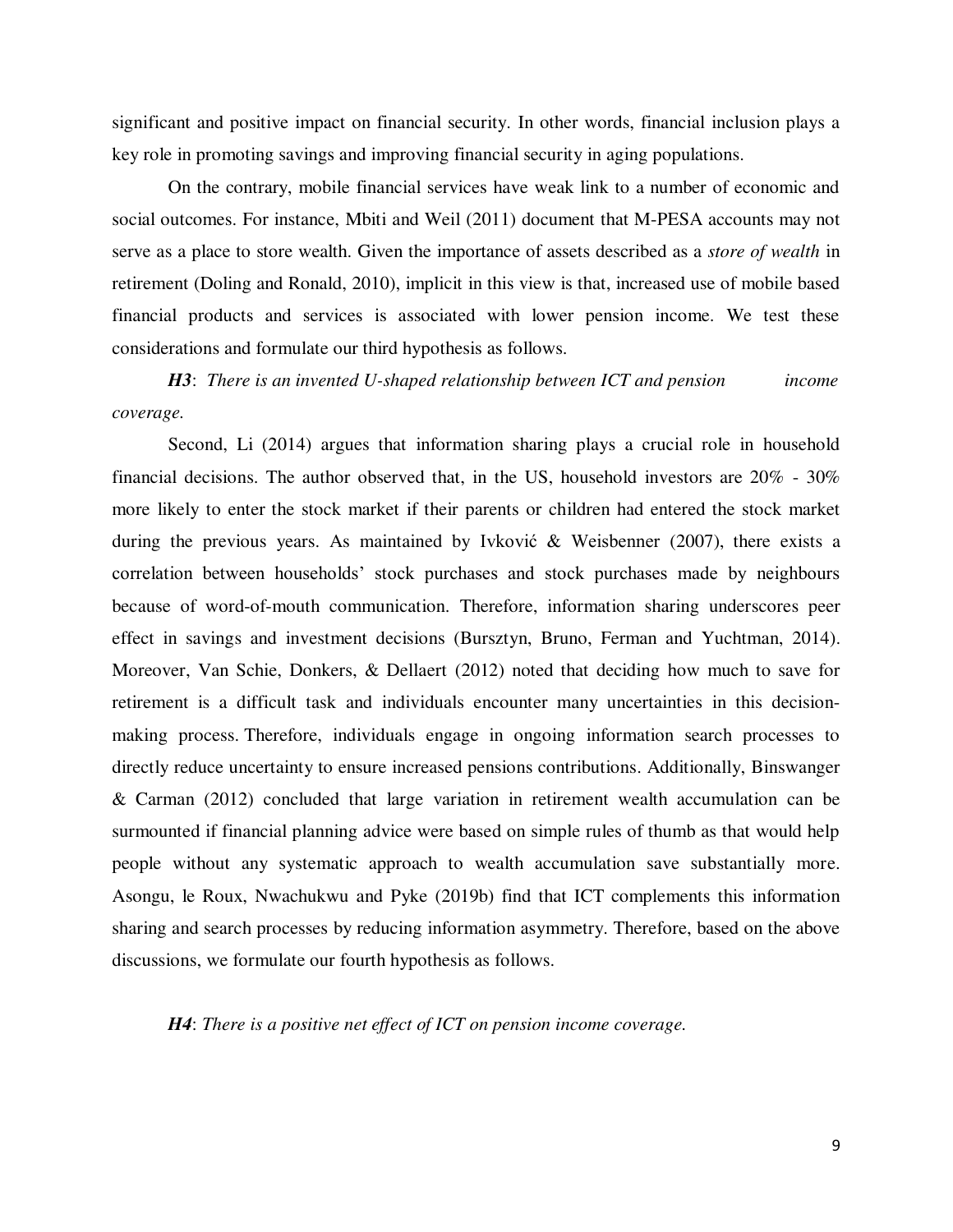#### **3. Data and method**

This section covers the methodology and data. Section 3.1 focuses on the dataset. Section 3.2 describes our econometric estimation strategy.

#### **3.1 Data and sample**

This study focuses on ninety-six (96) countries with annual data from 2013 to 2015. The composition of the sampled countries is as follows: 11 countries in sub-Saharan Africa (SSA), 23 countries in Asia-Pacific, 20 countries in Eastern Europe, 18 countries in Latin America and 24 countries in Western Europe and others (Appendix 4 lists countries included in each region). The number of sampled countries and periodicity are motivated by constraints in data availability. Due to unavailability of data on pension income coverage for a longer period, we relied on threeyear period data points that were available at the time of study. We employed three main data sources, namely: (1) HelpAge, (2) Heritage Foundation (HF),and (3) the World Bank. See Appendix 1 for definitions and sources of variables.

Table 1 displays the summary statistics for pension income coverage, remittances and ICT. The average pension income coverage is 51.39% (51.05% median). This varies from an average of 24.07% in Africa to 74.41% in Western Europe and others. Remittances average 4.3% of GDP (1.57% median). Asia-Pacific region has the highest average remittances of 8.31% of GDP. Mobile subscription and internet penetration average 113.87 and 16.46 per 100 people, respectively.

*"Insert Table 1 here"*

#### **3.2. Econometric estimation strategy**

Consistent with prior studies, we employed the (i) baseline Ordinary Least Squares (OLS), (ii) Fixed Effect (FE) regression and the two-stage least squares instrumental variables (2SLS-IV) regression. The use of multiple estimation strategies was motivated by the need to ensure the robustness of our findings, provide increased room for policy relevance and consistency with recent studies.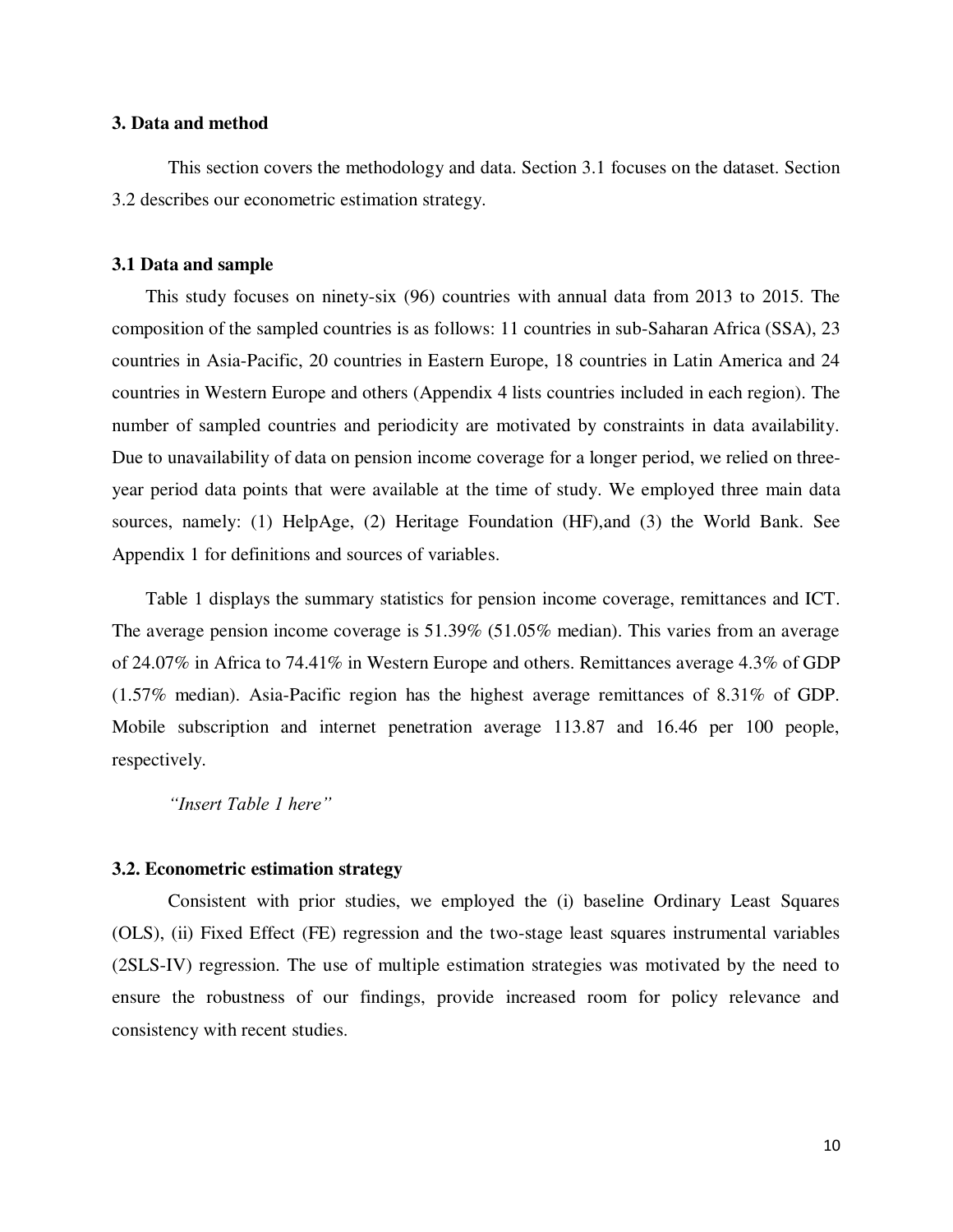#### *3.2.1 Ordinary least squares and fixed effects regressions*

Following prior studies (e.g., Asongu et al., 2019a; Neaime and Gaysset, 2018), the baseline OLS specification with heteroscedasticity robust standard errors clustered at country level is presented as follows:

$$
Pension_{i,t} = \alpha + \beta_1 Remit_{i,t} + \sum_{j=2}^{3} \beta_j ICT_{j,i,t} + \sum_{j=4}^{6} \beta_j Z_{j,i,t} + \sum_{j=7}^{8} \beta_j W_{j,i,t} + \varepsilon_{i,t} \text{ Eq. 1}
$$

where *Pension*  $_{i,t}$  is the pension income coverage in country *i* in year *t*;  $\alpha$  is an intercept, *Remit<sub>i,t</sub>* is the personal remittances received as percentage of GDP in country *i* in year *t*,*ICT* is a vector of two information communication technology variables (mobile phone penetration and internet penetration), *Z* is a vector of three pensioners' characteristics variables (poverty, social and freedom), *W* is a vector of two other control variables (institutional quality and population density), and  $\varepsilon_{i,t}$  is the error term.

The baseline OLS regression specification above accounts for observed country characteristics but not the unobserved country-specific fixed effects. Therefore, the error term  $\varepsilon_{i,t}$ includes the unobserved country-specific fixed effects. Given this possible bias due to unobserved country characteristics, we consider fixed effects models with standard errors clustered at country level. This approach is consistent with contemporary inclusive finance literature (Le et al., 2019; Neaime and Gaysset, 2018). We also performed a formal test of heterogeneity due to unobserved country characteristics. The test statistics obtained from the clustered robust Hausman test reported Chi2(8) equals 39.36 with p-value of 0.000. The alternative panel fixed effects regression is specified as follows:

$$
Pension_{i,t} = \alpha + \beta_1 Remit_{i,t} + \sum_{j=2}^{3} \beta_j ICT_{j,i,t} + \sum_{j=4}^{6} \beta_j Z_{j,i,t} + \sum_{j=7}^{8} \beta_j W_{j,i,t} + \eta_i + \varepsilon_{i,t} \text{ Eq. 2}
$$

where *Pension*  $_{i,t}$  is the pension income coverage in country *i* in year *t*;  $\alpha$  is an intercept, *Remit*  $_{i,t}$ is the personal remittances received as percentage of GDP in country  $i$  in year  $t$ ,  $ICT$  is a vector of two information communication technology variables (mobile phone penetration and internet penetration), *Z* is a vector of three pensioners' characteristics variables (poverty, social and freedom), *W* is a vector of two other control variables (institutional quality and population density),  $\eta_i$  is the unobserved country-specific effect and  $\varepsilon_{i,t}$  is the error term.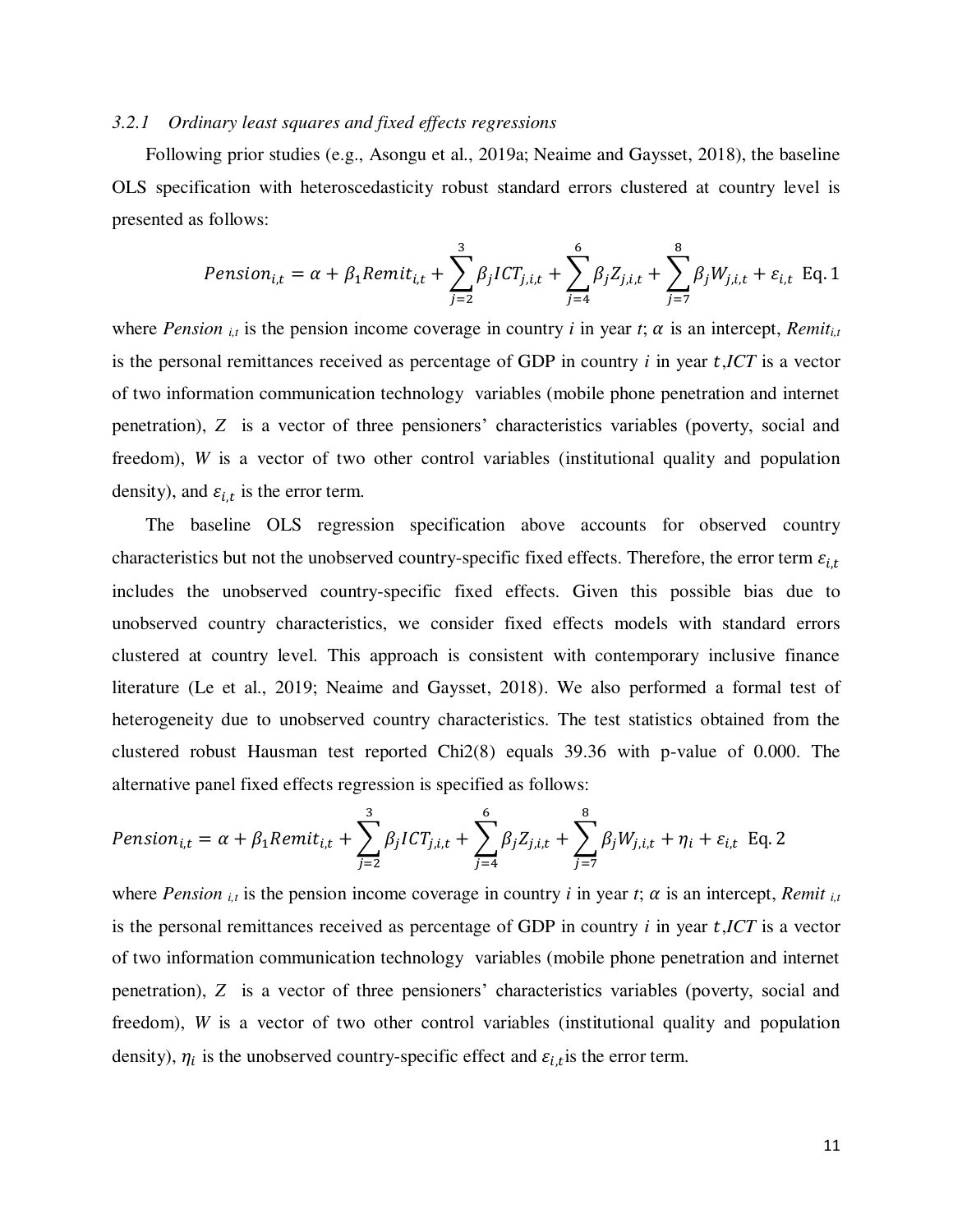Further, we examine the non-linear effect of remittances and ICT on pension income coverage, following the empirical framework used in Asongu et al. (2019b) and Asongu and Odhiambo (2019). Using both OLS and FE specifications with pension income coverage as the dependent variable, we employ the quadratic term of both remittances and ICT while controlling for various pensioners' and country characteristics. Appendix 2 reports correlation coefficients.

#### *3.2.2 Addressing possible reverse causality problem*

 Although, the fixed effects regression ensures that we have minimized the omitted variable bias induced by unobservable characteristics, thus, ensuring that we capture the variation over time within countries, we run a two stage least squares instrumental variable (2SLS-IV) analysis to ensure the robustness of the results against the problem of possible reverse causality in the relationship between remittances, ICT and pension income coverage. We use as our instrumental variable, the regional median remittances, mobile subscription, and internet penetration. The logic is that, while it is possible for the extent of pension income coverage at country level to influence country-specific remittances, mobile subscription and internet penetration, it is highly unlikely that it would affect remittances, mobile subscription and internet penetration at the regional level because there are many countries in each region. Consequently, shocks to remittances and ICT at the regional level are much more likely exogenous.

#### *3.2.3. Definitions of variables*

This study uses as dependent variable, *pension income coverage*, which measures the percentage of population 60 years plus, with pension coverage. The calculation is based on the United Nations (UN) Population Division data and recipient numbers. Our main independent variables are *remittances* and *ICT*. In accordance with Combes & Ebeke (2011) and La and Xu (2017), remittance is measured as remittance received as percentage of GDP. This is consistent with prior studies. In accordance with Asongu et al. (2019b), we use two measures of ICT, namely: (1) mobile phone penetration rate and (2) internet penetration rate. Again, consistent with the literature on the threshold level of remittances (e.g. Akçay, 2020; Brown and Carmignani, 2015) and ICT (e.g. Asongu et al., 2019b), we include the quadratic terms of remittances and ICT variables to examine the threshold effect.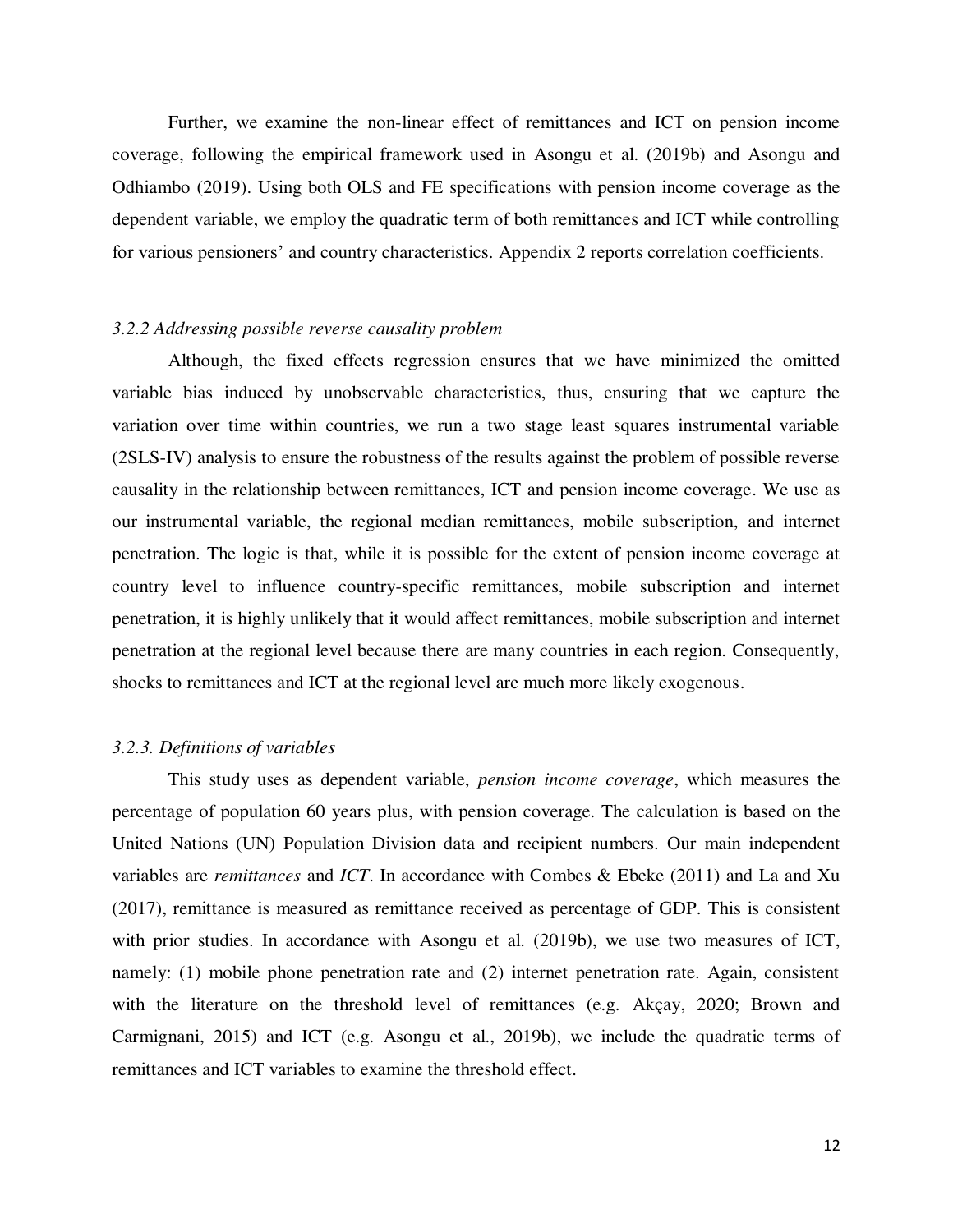We control for pensioners' characteristics. The pensioners' characteristics we control for include poverty rate in old age  $(Povert y)$ , social connectedness (*Social*), and freedom in life ( $Freedom$ ). According to Barrientos (2006), poverty in old age ( $Powerty$ ) is occasioned by over-reliance on employment-based pension plans which implied that the good of pension is enjoyed by only a few elderly people (Laryea et al., 2019) who were employed in the formal sector of an economy. Therefore, with a greater percentage of the world's population employed in the informal sector (International Labour Organization, 2018a), a decrease in pension income coverage can be expected. Moreover, consistent with health and quality of life framework (i.e. minimum income for healthy living) employed by governments to meet the challenges of ageing population (O'Sullivan and Ashton, 2012); social connectedness (*Social*) can be expected to increase pension income coverage. Recent pension reforms seek to provide more options to pension holders to make choices that suit their preferences (van Dalen and Henkens, 2018). Therefore, an increase in pension income coverage can be expected when there is an increase freedom in life (Freedom).

Institutional Quality is measured using the HF index of Economic Freedom in natural logarithm.<sup>1</sup> From the literature on financial liberalization (Delis, 2012), a higher level of institutional quality should provide an improved mechanism for increased pension coverage. Population density is controlled for to explore possible variability in the population.

#### **4. Results and discussions**

This section reports the regression results on the hypotheses. We employ the following empirical approaches: first, we examine the relationship between remittances and pension income coverage but exclude the controls of the ICT variables (i.e. mobile and internet), and second, the relationship between mobile and internet separately and pension income coverage without the control of remittances.

*"Insert Table 2 here"*

l

<sup>&</sup>lt;sup>1</sup> The index is comprised of 10 components with equal weights namely fiscal burden, banking and finance, trade policy, government intervention, black market, monetary policy, property rights, capital flows and foreign investment, wages and prices, and regulation. Also, it ranges from 0 to 100 where a higher value is indicative of a higher level of institutional quality.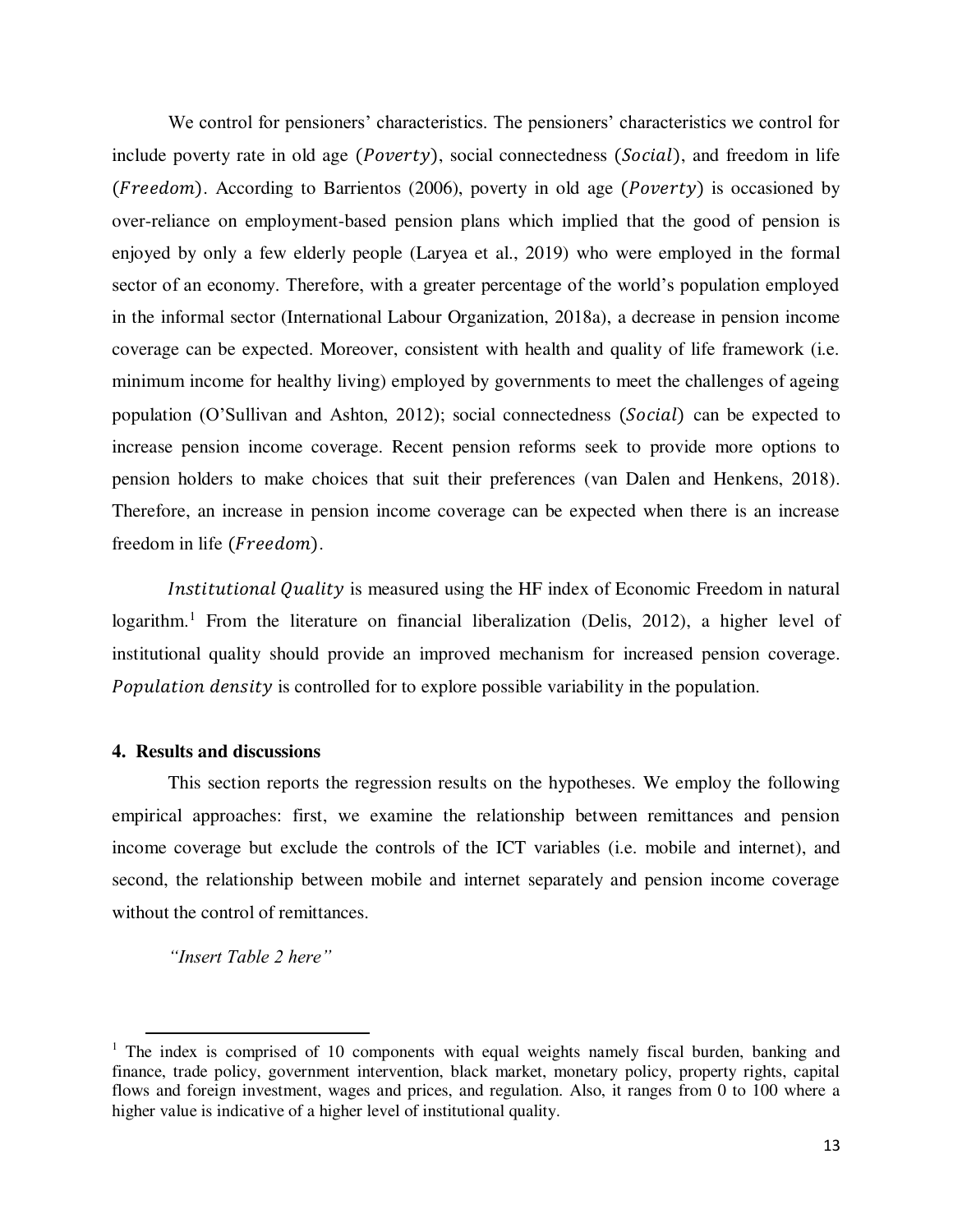#### **4.1 The impact of remittances on pension income coverage**

In *H1*, we predict that there is a significant U-shaped relationship between remittances and pension income coverage. We estimate a nonlinear model from the baseline pooled OLS and FE estimation strategies with standard errors adjusted for clustering at the country level to test this hypothesis. Table 2 shows the regression results. Models 1 and 2 are the OLS and FE regressions for the effect of remittances on pension income coverage. In both models, REMIT (remittance) carries a negative and significant coefficient, whereas the quadratic term of REMIT exhibits a significantly positive coefficient. It appears that the effect of remittances on pension income coverage is non-monotonic. An increase in remittance results in lower pension income coverage. However, when remittances reach a certain point, any further increase in is associated with more pension income coverage. When remittance is relatively lower, the crowding out effect dominates, leading to lower pension income coverage. When remittances reach a certain point, the complementary effect dominates; resulting in increased pension income coverage. Therefore, hypothesis *H1* is supported. The 2SLS-IV regression results are shown in Table 3. Models 7 and 8 relate to remittances, Models 7 is the first-stage regression, when the dependent variable is remittances. Regional median remittance has significant explanatory power, as expected. Model 8 is the second-stage regression. In model 8, the coefficient of REMIT(instrumented) is negative and significant, while its squared term, REMIT2(*instrumented*), carries a positive and significant coefficient. This finding is consistent with the earlier results from the pooled OLS and FE regression and support hypothesis *H1*.

#### *"Insert Table 3 here"*

Consistent with prior studies that employ interactive regression, the overall effect of remittances on pension income coverage is determined by computing net effects(e.g. Asongu and Acha-Anyi, 2020) from the unconditional and marginal or conditional impacts of remittances. Thus, in *H2*, we predict that there is a significant positive net effect of remittances on pension income coverage. In model 1, the results show that the net effect of remittances on pension income coverage is negative and statistically significant with coefficient -0.607  $(2x[0.031x4.3]+[-0.874])$ . In the computation, the average value of remittances is 4.3, the unconditional effect of remittances -0.874 while the conditional effect from increased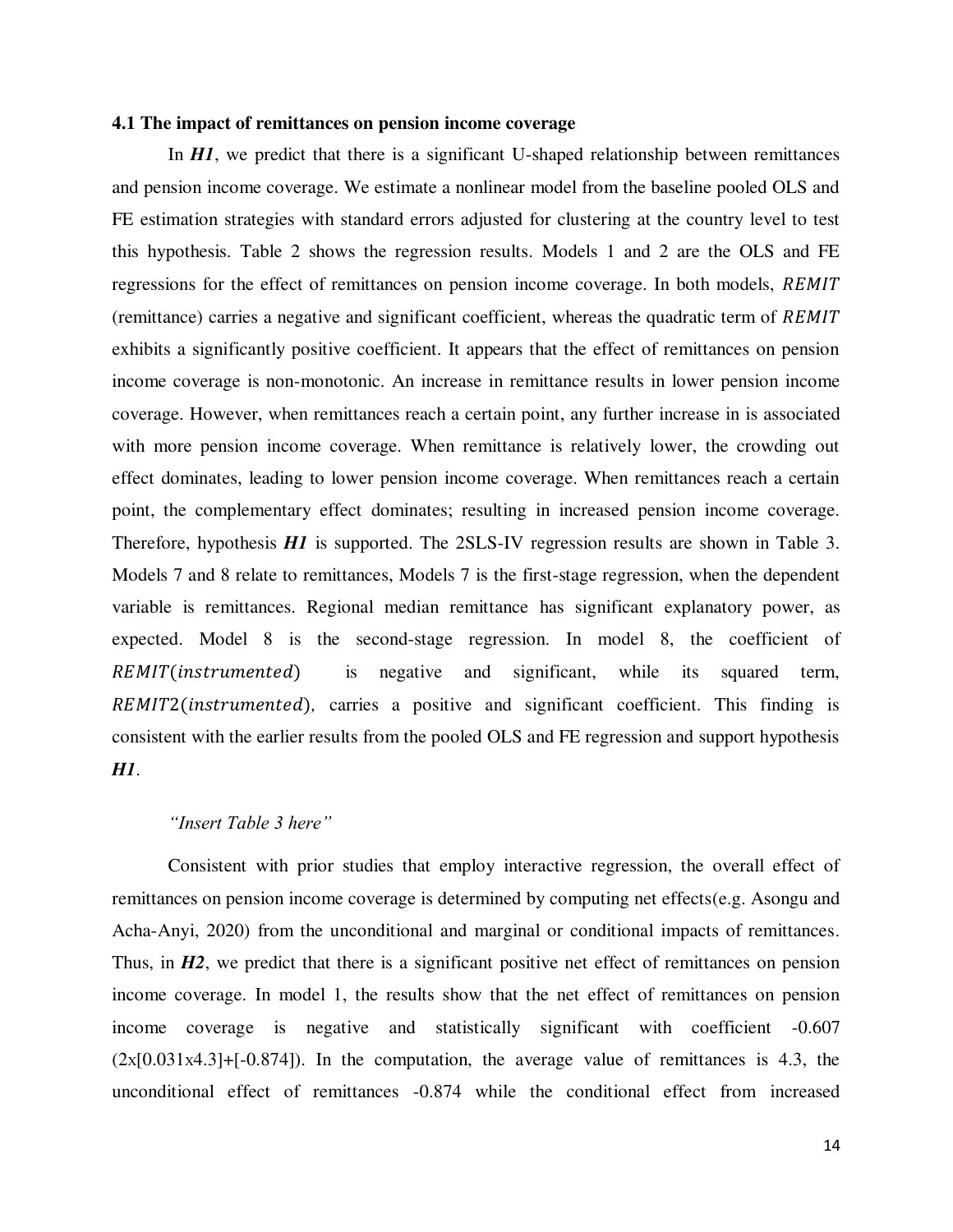remittances is 0.031. In Model 2, the net effect of remittances on pension income coverage is negative and statistically significant with coefficients  $-7.976$  (2 x[0.114 x4.3] + [ $-8.956$ ]). In the computation, the average value of remittances is 4.3, the unconditional effect of remittances - 8.956 while the conditional effect from increased remittances is 0.114. Consequently, with the consistent negative net effect from both the pooled OLS and FE regression results, hypothesis *H2* is not supported. This finding is consistent with the argument put forward by La and Xu (2017) that, remittances crowd-out social security or pensions because remittances provide social benefits similar public transfers and support the altruistic motive overall. Contrary to these findings, it is noteworthy to mention that, the results from the 2SLS-IV regression support hypothesis **H2** as the net effect of remittances on pension income coverage is positive with coefficient 2.206 (2  $x[0.913x4.3] + [-5.646]$ ).

#### **4.2 The impact of ICT on pension income coverage**

We start with the specification where our ICT variable is mobile subscription. Models 3 and 4 in Table 2 present the results. Concerning the role of mobile subscription in pension income coverage, we document in significant coefficients on *MOBILE* (i.e. mobile phone penetration) and its quadratic term, MOBILE2 in both the pooled OLS and FE regressions, respectively. We address the possible reverse causality problem and present the results in Table 3. In Model 10, the coefficient of  $MOBILE$  (instrumented) is positive and significant, while its squared term, MOBILE2 (instrumented), carries a negative and significant coefficient. The implication is that, the effect of mobile subscription on pension income coverage is nonmonotonic. An increase in mobile subscription results in increased pension income coverage. However, when mobile subscription reaches a certain point, any further increase is associated with lower pension income coverage. When mobile subscription is relatively lower, the complementary effect dominates, leading to greater pension income coverage. When mobile subscription reaches a certain point, the substitution effect dominates, resulting in lower pension income coverage. This finding provides a strong evidence of the non-monotonic relationship between mobile subscription and pension income coverage; thus, it affirms the earlier results from FE regression in a significant manner and provides support for hypothesis *H3*. Clearly, hypothesis *H4* is supported as the net effect of mobile subscription on pension income coverage is positive with coefficient  $0.368$  (2 x[-0.007x113.87] + [1.962]).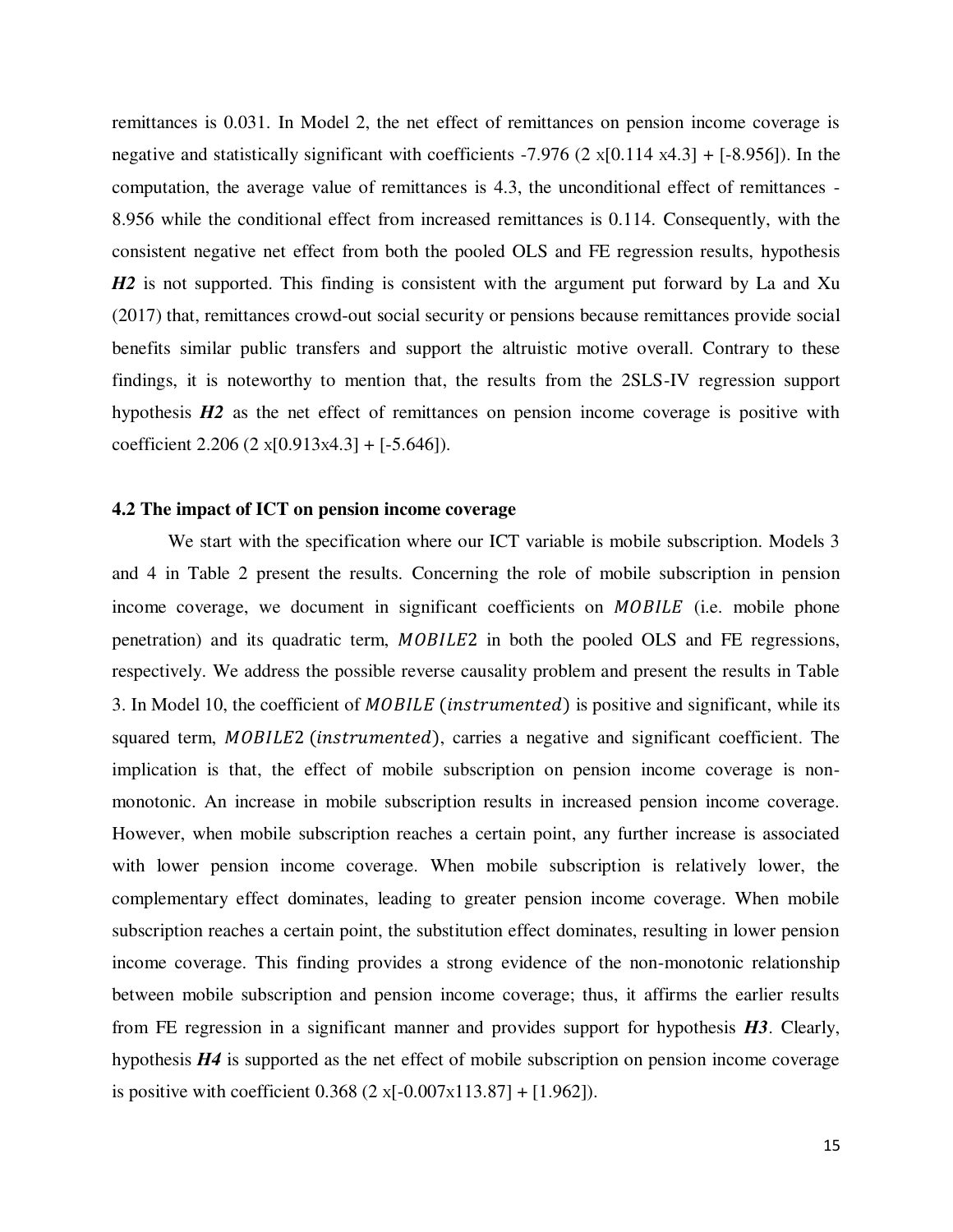Models 5 and 6 shows the pooled OLS and FE regression of the second specification where our ICT variable is internet penetration. We document a significant nonlinear relationship between internet penetration rate and pension income coverage, although, the results are conflicting in both the pooled OLS and FE regressions, respectively. In Model 5, *INTERNET* (internet penetration) carries a positive and significant coefficient, whereas the quadratic term of INTERNET exhibits a significantly negative coefficient. Therefore, from the OLS model, we document significant inverted U-shaped relationship between internet penetration and pension income coverage. Therefore, hypotheses *H3* and *H4* are supported by the pooled OLS regression. However, in Model 6, *INTERNET* carries a negative and significant coefficient, whereas the quadratic term of  $INTERNET$  exhibits a significantly positive coefficient. This finding documents a significant U-shaped relationship between internet penetration and pension income coverage. Therefore, hypotheses *H3* and *H4* are not supported by the FE regression. We therefore conclude that the empirical results from OLS and FE models yield mixed findings on the overall net effect of ICT on pension income coverage. We address the possible reverse causality problem and present the results in Table 3. In Model 12, the coefficient of INTERNET (instrumented) is positive and significant, while its squared term, INTERNET2(instrumented) carries a negative and significant coefficient. It appears that the effect of internet penetration on pension income coverage is non-monotonic. An increase in internet penetration results in increased pension income coverage. However, when internet penetration reaches a certain point, any further increase is associated with lower pension income coverage. When internet penetration is relatively lower, the complementary effect dominates, leading to greater pension income coverage. When internet penetration reaches a certain point, the substitution effect dominates, resulting in lower pension income coverage. This finding provides a strong evidence of the nonlinear relationship between internet penetration and pension income coverage; thus, it affirms the earlier results from the pooled OLS regression in a significant manner and provides support for hypothesis *H3*. Clearly, hypothesis *H4* is supported as the net effect of internet penetration on pension income coverage is positive with coefficient  $0.459$  (2 x[-0.020x16.46] + [1.117]).

Thus far, the following findings can be established. First, we find a convex relation between remittances and pension income coverage, indicating that increases in remittance, initially decreases pension income coverage, but as remittance increases beyond a certain point, so too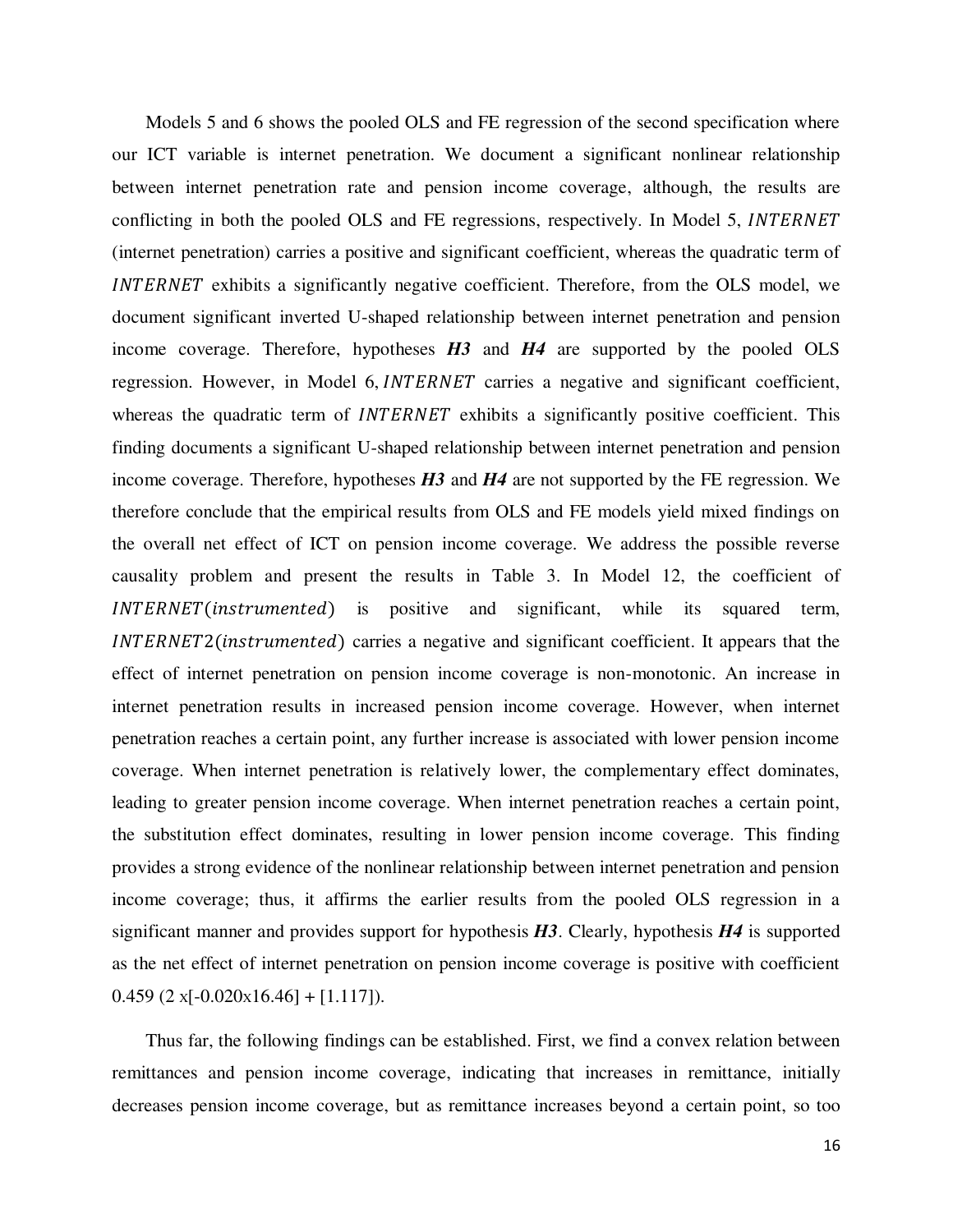does pension income coverage. Second, we document a concave relationship between ICT (i.e. mobile subscription and internet penetration) and pension income coverage. An increase in ICT results in increased pension income coverage. However, when ICT reaches a certain point, any further increase is associated with lower pension income coverage. The significant control variables have the expected signs.

#### **4.3 Threshold of remittances for enhanced pension income coverage**

Following the literature on thresholds of remittances (e.g. Kumar et al., 2018; Akcay, 2019; Asongu et al., 2019a) for economic development outcomes, we examine whether there exist thresholds of remittances for enhanced pension income coverage. Although, the net effect from the 2SLS-IV is positive on pension income coverage, the corresponding unconditional impact is consistently negative. Implicit in the threshold analysis, is the inflection point where the effect of remittances turns from negative to positive. We find that it is when remittances is 3.09 (5.646/[2 <sup>X</sup>0.913]) based on Model 8. Accordingly, 3.09 of remittances (% of GDP) is the minimum value required for the effect of remittances on pension income coverage to turns from negative to positive in the sampled countries. This inflection point is economically reasonable because it is within the maximum limit of 43.47% of GDP imposed by the summary statistics.

#### **4.4 Optimal level of ICT for enhanced pension income coverage**

Given the parabolic shape of the relationship between ICT and pension income coverage, we calculate the optimal level of both mobile subscription and internet penetration that result in the highest level of pension income coverage for countries in the sample. We calculate the optimal point and find that it is when mobile subscription is 140.14 (per 100 people) based on Model 10 and when internet penetration is 27.93 (per 100 peaople). Accordingly, 140.14 mobile subscription (per 100 people) and 27.93 internet penetration (per 100 people) are the maximum values ICT required for optimal pension income coverage in the sampled countries. These results are not only statistically significant but also economically significant bacause they are wihtin the maximum limit imposed by the summary statistics. The ICT thresholds further indicate that complementarry policies are needed to reverse the decreasing marginal effect of ICT on pension income coverage.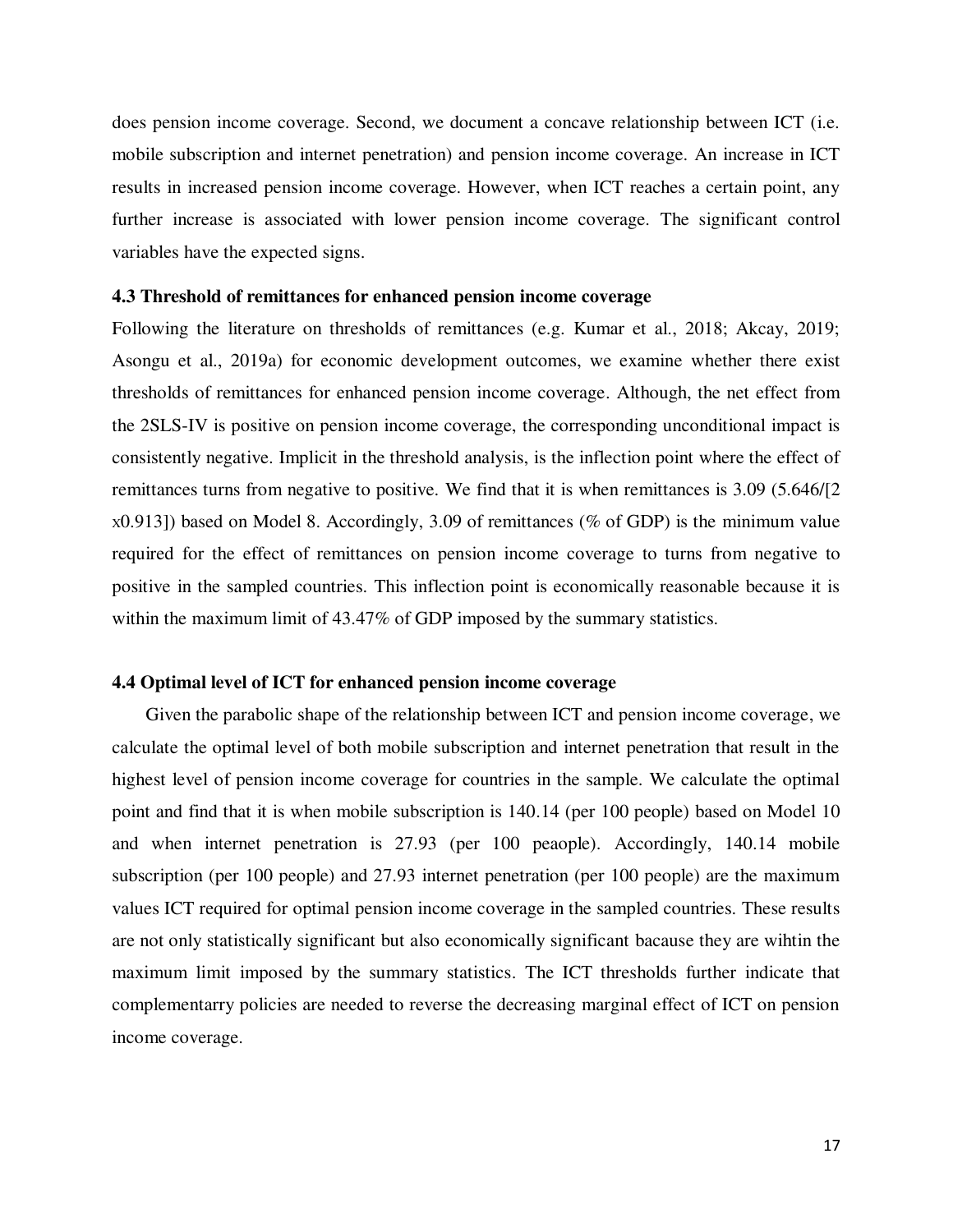#### **5. Conclusion and implications**

l

This study has examined the role of remittances and ICT in pension income coverage. Our empirical evidence, based on data from 96 countries, indicate a significant non-linearity between remittances, ICT and pension income coverage. First, we find a convex relation between remittances and pension income coverage, indicating that increases in remittance, initially decreases pension income coverage, but as remittance increases beyond a certain point, so too does pension income coverage. This inflection point, where the effect of remittances turns from negative to positive, is estimated to be around 3.09% of GDP. Second, we document a concave relationship between ICT (i.e. mobile subscription and internet penetration) and pension income coverage. An increase in ICT results in increased pension income coverage. However, when ICT reaches a certain point, any further increase is associated with lower pension income coverage. The estimated optimal point is found to be around 140.14 subscriptions (per 100 people) for mobile phone and 27.93 (per 100 people) for internet penetration, respectively.

The empirical results in this study provide a practical tool to policy makers. First, the results suggest that pension income coverage can be enhanced by increasing the level of remittances inflows. However, these strategies can be effective only when remittances reach the established threshold. On average, there are only 31 countries in our sample of 96 countries that may enjoy the positive effect of remittances on pension income coverage because the average remittances received in these countries are greater than the threshold value of 3.09%.<sup>2</sup> On regional basis, remittances levels in Africa lag behind the established threshold, on average. Thus, policy makers in Africa need to do a lot more to boost remittances inflow for enhanced pension income coverage. One such ways is for policy makers to drive increased availability of domestic financial services to migrants in the diaspora. This is consistent with the view of Posso (2015) about attracting remittances into developing countries.

Second, the result that ICT optimizes pension income coverage is interesting. On average, countries with high levels of pension income coverage (i.e. 70% and above) have reached the established optimal point of internet penetration rate, although, they lag behind the

<sup>&</sup>lt;sup>2</sup> These 31 countries are Albania, Armenia, Bangladesh, Bolivia, Croatia, Dominican Republic, El Salvador, Georgia, Ghana, Guatemala, Honduras, Hungary, India, Jordan, Kyrgyzstan, Latvia, Lithuania, Montenegro, Morocco, Nepal, Nicaragua, Nigeria, Pakistan, Philippines, Serbia, Sri Lanka, Tajikistan, Uganda, Ukraine, Viet Nam and West Bank and Gaza.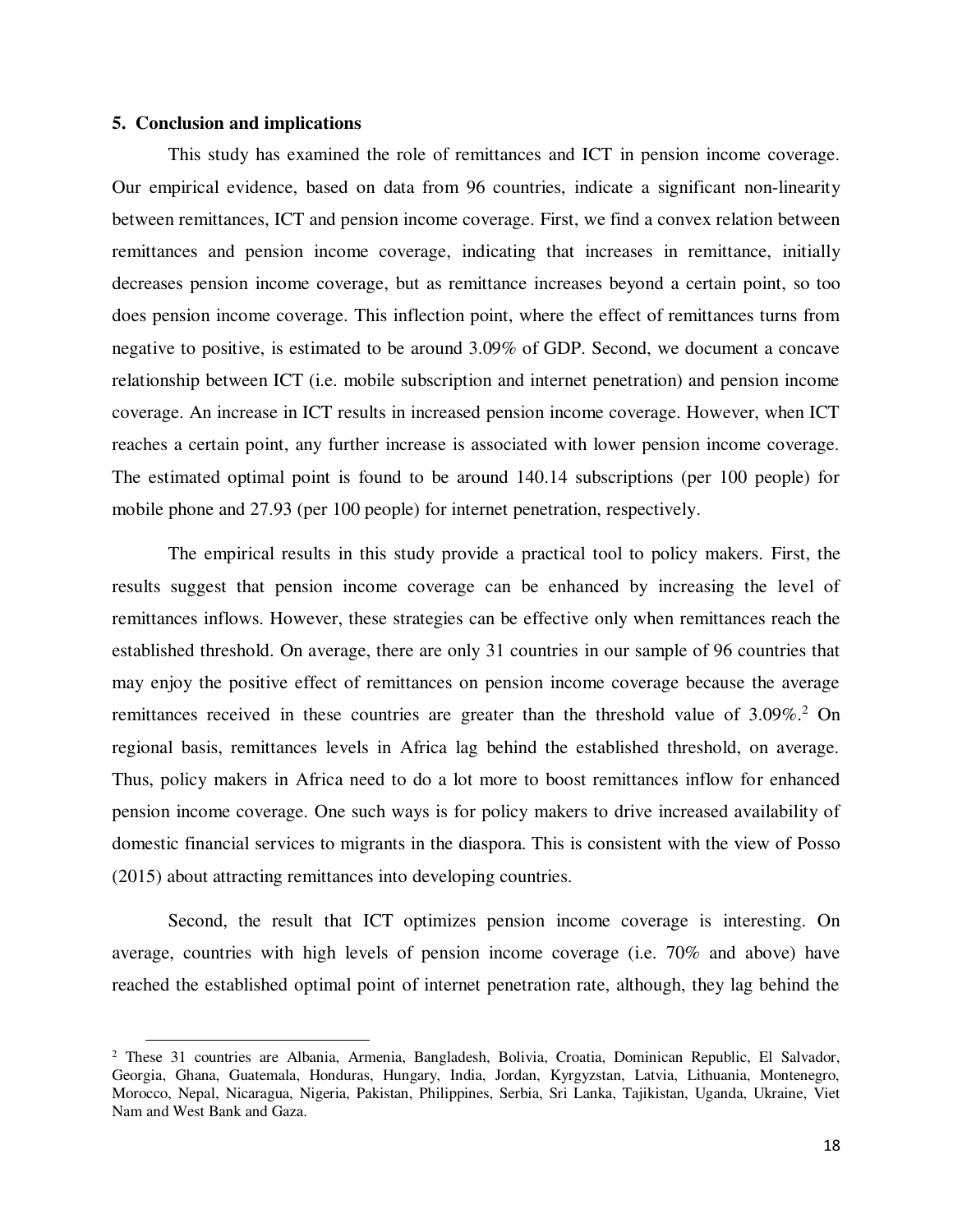optimal level of mobile subscription marginally. These countries account for 18.75% of our sampled countries and these are mainly developed economies. This finding reaffirms the growing importance being ascribed to ICT growth for developing economies in contemporary literature. Policy maker can take digital leapfrogging to provide pension solutions to the aged population. Thus, digitally enabled pension provision can reduce transaction cost and can be well targeted at the aged population. Moreover, given that pension income coverage is a form of insurance against future uncertainties, complementing ICT measures with information sharing offices designed to reduce information asymmetry would contribute towards reducing the decreasing marginal incidence of ICT on pension income coverage. This is essentially because such information sharing offices have been documented to promote life and non-life insurance in contemporary development literature (Asongu and Odhiambo, 2021).

Although, the results in this study are robust to some sources of endogeneity (i.e. unobserved heterogeneity and reverse causality), there are a few limitations that should be considered by future research. First, the study uses a large number of countries but due to unavailability of data on pension income coverage for a long period of time, the study relies on a three-year period only. Thus, we are unable to control for some dynamics of endogeneity. Future research should use a longer period to examine the dynamics and persistence of pension income coverage. Second, this study did not explore the unique institutional and legal framework in the finance and growth literature. Therefore, future studies should engage in a comparative analysis across income levels, legal origin, *inter alia*, for an enhanced understanding of the determinants of pension income coverage.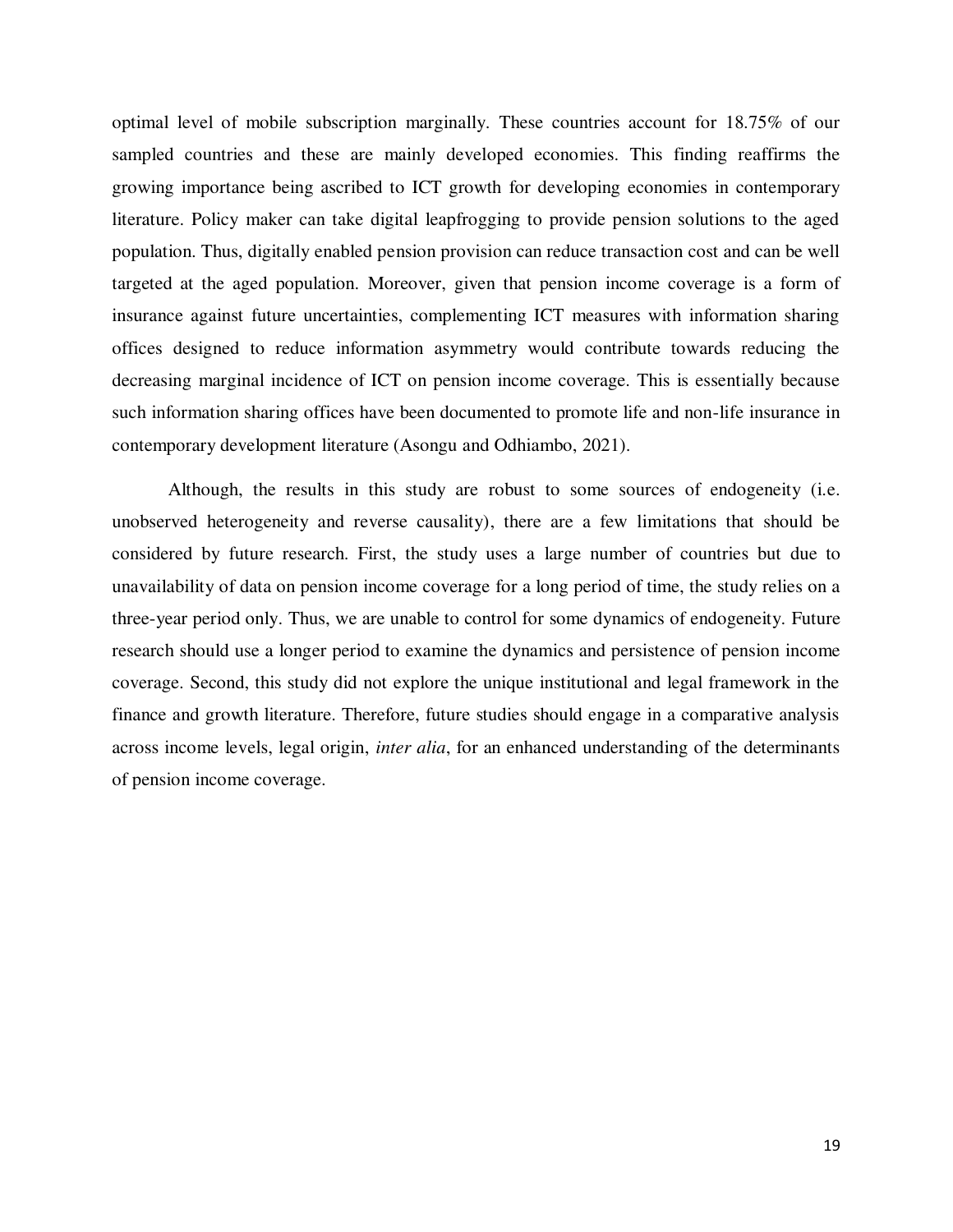|              | Full<br>Sample | Africa | Asia-<br>Pacific                                       | Easter<br>n Europe | Latin<br>America &<br>Caribbean | Western<br>Europe &<br>Others |
|--------------|----------------|--------|--------------------------------------------------------|--------------------|---------------------------------|-------------------------------|
|              |                |        | Panel A: Pension Income Coverage - Regional Comparison |                    |                                 |                               |
| Mean         | 51.39          | 24.07  | 39.73                                                  | 49.46              | 51.09                           | 74.41                         |
| Median       | 51.05          | 23.25  | 39.45                                                  | 50.96              | 50                              | 76.6                          |
| Maximum      | 93.4           | 58     | 83.1                                                   | 70.5               | 70.6                            | 93.4                          |
| Minimum      | 3.3            | 4.1    | 3.3                                                    | 25.5               | 25.8                            | 34.5                          |
| Std. Dev.    | 20.33          | 13.3   | 18.08                                                  | 9.8                | 10.38                           | 13.01                         |
| Observations | 270            | 26     | 62                                                     | 60                 | 54                              | 68                            |
|              |                |        | Panel B: Remittances - Regional Comparison             |                    |                                 |                               |
| Mean         | 4.3            | 2.84   | 8.31                                                   | 4.91               | 4.52                            | 0.53                          |
| Median       | 1.57           | 1.63   | 2.77                                                   | 3.38               | $\overline{2}$                  | 0.31                          |
| Maximum      | 43.47          | 13.27  | 43.47                                                  | 19.71              | 17.95                           | 2.83                          |
| Minimum      | 0.04           | 0.04   | 0.05                                                   | 0.3                | 0.05                            | 0.04                          |
| Std. Dev.    | 6.79           | 3.1    | 10.86                                                  | 4.36               | 5.54                            | 0.59                          |
| Observations | 264            | 26     | 62                                                     | 57                 | 51                              | 68                            |
|              |                |        | Panel C: Mobile Subscription - Regional Comparison     |                    |                                 |                               |
|              |                |        |                                                        | 126.4              |                                 |                               |
| Mean         | 113.87         | 86.13  | 103.12                                                 | $\overline{2}$     | 119.43                          | 119.17                        |
|              |                |        |                                                        | 122.0              |                                 |                               |
| Median       | 115.53         | 75.75  | 102.64                                                 | 5                  | 112.33                          | 117.19                        |
| Maximum      | 177.02         | 145.35 | 149.81                                                 | 161.7              | 177.02                          | 160.99                        |
| Minimum      | 33.4           | 33.4   | 52.08                                                  | 90.73              | 79.84                           | 80.35                         |
| Std. Dev.    | 26.17          | 33.19  | 26.54                                                  | 18.32              | 25.5                            | 16.3                          |
| Observations | 270            | 26     | 62                                                     | 60                 | 54                              | 68                            |
|              |                |        | Panel D: Internet Penetration - Regional Comparison    |                    |                                 |                               |
| Mean         | 16.46          | 1.65   | 7.98                                                   | 19.87              | 8.31                            | 33.18                         |
| Median       | 13.16          | 0.16   | 2.99                                                   | 20.24              | 7.96                            | 33.14                         |
| Maximum      | 44.6           | 15.67  | 39.4                                                   | 30.76              | 26.4                            | 44.6                          |
| Minimum      | 0.004          | 0.01   | 0.004                                                  | 6.29               | 0.78                            | 23.29                         |
| Std. Dev.    | 13.34          | 3.89   | 10.99                                                  | 19.87              | 5.8                             | 5.62                          |
| Observations | 269            | 26     | 61                                                     | 60                 | 54                              | 68                            |

## **Table 1: Summary statistics for key variables**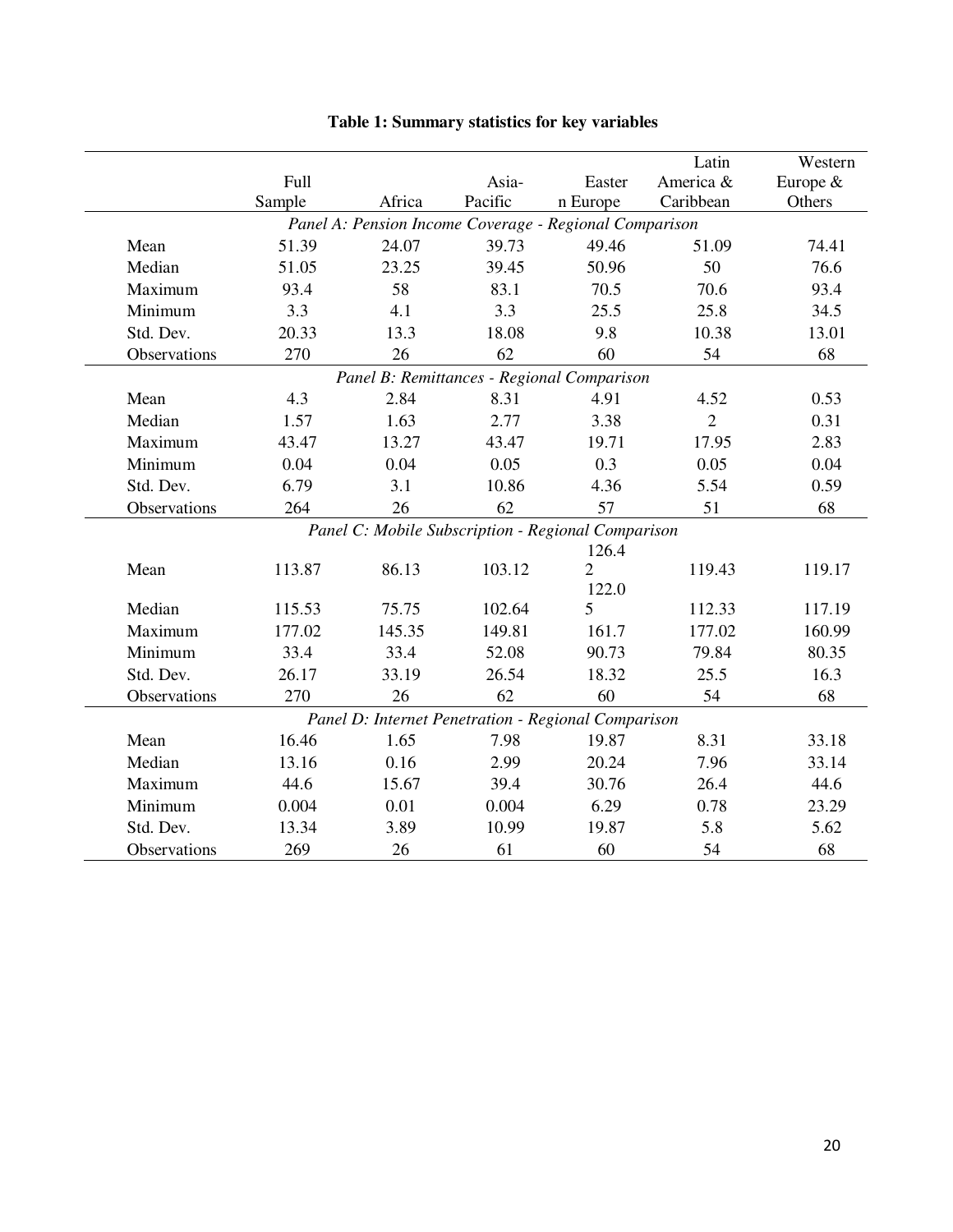| Model                 | (1)                         | $\overline{(2)}$              | (3)                         | (4)                           | (5)                         | (6)                           |
|-----------------------|-----------------------------|-------------------------------|-----------------------------|-------------------------------|-----------------------------|-------------------------------|
|                       | <b>Pooled</b><br><b>OLS</b> | <b>Fixed</b><br><b>Effect</b> | <b>Pooled</b><br><b>OLS</b> | <b>Fixed</b><br><b>Effect</b> | <b>Pooled</b><br><b>OLS</b> | <b>Fixed</b><br><b>Effect</b> |
| Independent           | Remittances                 |                               |                             | Mobile Subscription           | <b>Internet Penetration</b> |                               |
| variables             |                             |                               |                             |                               |                             |                               |
| Constant              | 62.643***                   | 102.215                       | $-32.404$                   | 322.66                        | 71.689***                   | 92.894                        |
|                       | (8.062)                     | (186.43)                      | (43.626)                    | (454.49)                      | (9.994)                     | (170.81)                      |
| Remit                 | $-0.874**$                  | $-8.956***$                   |                             |                               |                             |                               |
|                       | (0.412)                     | (2.031)                       |                             |                               |                             |                               |
| Remit2                | $0.031**$                   | $0.114***$                    |                             |                               |                             |                               |
|                       | (0.012)                     | (0.030)                       |                             |                               |                             |                               |
| Mobile                |                             |                               | $-0.505$                    | 1.082                         |                             |                               |
|                       |                             |                               | (0.328)                     | (2.618)                       |                             |                               |
| Mobile2               |                             |                               | 7.345*                      | $-17.015$                     |                             |                               |
|                       |                             |                               | (3.738)                     | (33.581)                      |                             |                               |
| Internet              |                             |                               |                             |                               | 1.079***                    | $-6.372*$                     |
|                       |                             |                               |                             |                               | (0.295)                     | (3.795)                       |
| Internet2             |                             |                               |                             |                               | $-0.018**$                  | $0.310***$                    |
|                       |                             |                               |                             |                               | (0.008)                     | (0.071)                       |
| Poverty               | $-0.658***$                 | $-0.754***$                   | $-0.660***$                 | $-0.765***$                   | $-0.667***$                 | $-0.660***$                   |
|                       | (0.031)                     | (0.042)                       | (0.031)                     | (0.040)                       | (0.033)                     | (0.046)                       |
| Social                | 0.037                       | 0.005                         | 0.051                       | 0.0004                        | 0.033                       | 0.017                         |
|                       | (0.057)                     | (0.063)                       | (0.054)                     | (0.064)                       | (0.056)                     | (0.068)                       |
| Freedom               | $-0.091$                    | $-0.058$                      | $-0.099$                    | $-0.115$                      | $-0.101$                    | $-0.136$                      |
|                       | (0.102)                     | (0.159)                       | (0.099)                     | (0.148)                       | (0.107)                     | (0.145)                       |
| Institutional quality | $0.398***$                  | 3.531                         | $0.203*$                    | 3.320                         | 0.100                       | $3.619*$                      |
|                       | (0.107)                     | (2.204)                       | (0.107)                     | (2.181)                       | (0.109)                     | (2.047)                       |
| Population density    | $-0.013**$                  | $-1.376$                      | $-0.012**$                  | $-1.244$                      | $-0.013**$                  | $-1.810**$                    |
|                       | (0.006)                     | (0.970)                       | (0.006)                     | (0.937)                       | (0.006)                     | (0.705)                       |
| Net effect            | $-0.607$                    | $-7.976$                      | n/a                         | n/a                           | 0.486                       | $-3.833$                      |
| F-statistics          | 61.24                       | 123.00                        | 60.56                       | 120.10                        | 67.84                       | 150.90                        |
| R-squared             | 58.1%                       | 66.8%                         | 57.2%                       | 65.9%                         | 58.2%                       | 71.0%                         |
| Adjusted R-squared    | 56.2%                       | 65.9%                         | 55.4%                       | 65.0%                         | 56.4%                       | 70.2%                         |
| Number of countries   |                             | 94                            | $\overline{a}$              | 96                            |                             | 95                            |
| Observations          | 264                         | 264                           | 270                         | 270                           | 269                         | 269                           |

#### **Table 2: The effect of remittances and ICT on Pension Income Coverage**

Notes: PENSION=Pension income coverage; REMIT=Personal remittances received (% of GDP); REMIT2 = is a deterministic non-linear function of REMIT;MOBILE=Mobile subscription per 100 people;MOBILE2 = is a deterministic non-linear function of MOBILE;INTERNET=Internet penetration rate per 100 people; INTERNET2 = is a deterministic non-linear function of INTERNET;POVERTY= Poverty rate in old age; SOCIAL=Social connectedness; FREEDOM=Freedom in your life; POP DENSITY=Population density (people per sq. km of land area); INSTIQUA=Institutional quality. Robust standard errors in parentheses. \*\*\*  $p \le 0.01$ , \*\*  $p \le 0.05$ , \*  $p \le 0.1$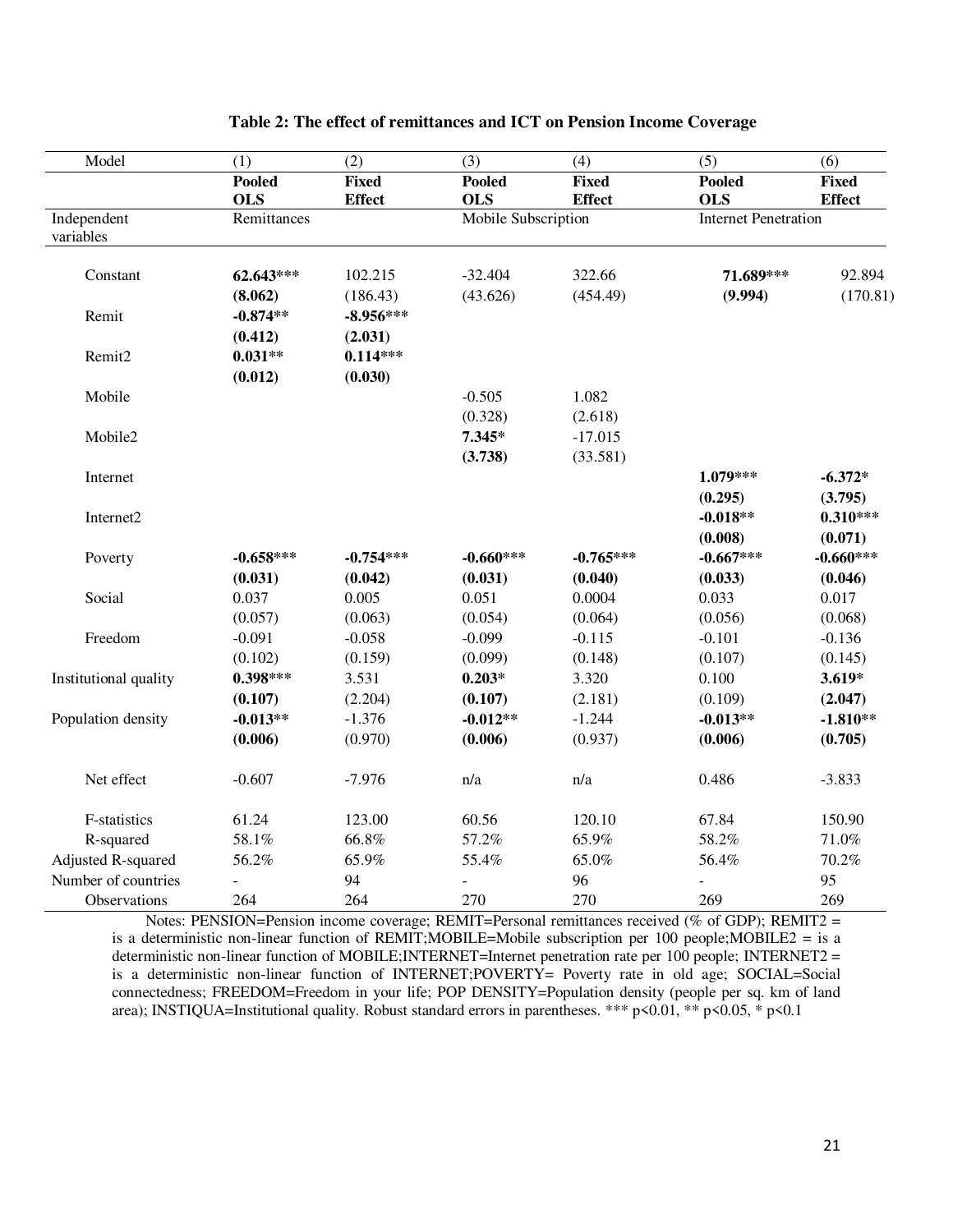| Model                    | (1)      | (2)         | (3)        | (4)         | (5)          | (6)         |
|--------------------------|----------|-------------|------------|-------------|--------------|-------------|
|                          | First-   | Second-     | First-     | Second-     | First-       | Second-     |
|                          | stage    | stage       | stage      | stage       | stage        | stage       |
| Dependent variables      | Remit    | Pension     | Mobile     | Pension     | Internet     | Pension     |
| Constant                 | 3.082    | 51.408***   | $-6.848$   | $-45.525$   | $-16.187***$ | 72.708***   |
|                          | (4.284)  | (12.363)    | (22.628)   | (43.587)    | (5.589)      | (9.213)     |
| Reg Median Remit         | 1.708*** |             |            |             |              |             |
|                          | (0.394)  |             |            |             |              |             |
| Remit (Instrumented)     |          | $-5.646***$ |            |             |              |             |
|                          |          | (1.866)     |            |             |              |             |
| Remit2 (Instrumented)    |          | $0.913***$  |            |             |              |             |
|                          |          | (0.229)     |            |             |              |             |
| Reg Median Mobile        |          |             | $0.747***$ |             |              |             |
|                          |          |             | (0.200)    |             |              |             |
| Mobile (Instrumented)    |          |             |            | $1.962**$   |              |             |
|                          |          |             |            | (0.859)     |              |             |
| Mobile2 (Instrumented)   |          |             |            | $-0.007*$   |              |             |
|                          |          |             |            | (0.004)     |              |             |
| Reg Median Internet      |          |             |            |             | $0.757***$   |             |
|                          |          |             |            |             | (0.074)      |             |
| Internet (Instrumented)  |          |             |            |             |              | $1.117***$  |
|                          |          |             |            |             |              | (0.338)     |
| Internet2 (Instrumented) |          |             |            |             |              | $-0.020**$  |
|                          |          |             |            |             |              | (0.008)     |
| Poverty                  | 0.003    | $-0.637***$ | 0.049      | $-0.684***$ | $0.028***$   | $-0.662***$ |
|                          | (0.010)  | (0.033)     | (0.032)    | (0.033)     | (0.008)      | (0.031)     |
| Social                   | 0.008    | 0.078       | 0.010      | 0.045       | 0.007        | 0.044       |
|                          | (0.015)  | (0.054)     | (0.039)    | (0.056)     | (0.011)      | (0.055)     |
| Freedom                  | $-0.007$ | $-0.060$    | $-0.008$   | $-0.092$    | $0.067**$    | $-0.096$    |
|                          | (0.020)  | (0.112)     | (0.102)    | (0.099)     | (0.027)      | (0.112)     |
| Institutional quality    | $-0.043$ | $0.517***$  | $0.586***$ | $-0.005$    | $0.224**$    | 0.061       |
|                          | (0.063)  | (0.140)     | (0.185)    | (0.113)     | (0.094)      | (0.135)     |
| Population density       | 0.002    | $-0.018***$ | $-0.009$   | $-0.008$    | 0.005        | $-0.014**$  |
|                          | (0.002)  | (0.006)     | (0.009)    | (0.007)     | (0.004)      | (0.006)     |
| Net effect               |          | 2.206       |            | 0.368       |              | 0.459       |
| F-statistics             | 7.64***  | 87.54***    | 7.23***    | 91.03***    | 76.65***     | 90.07***    |
| R-squared                | 11.4%    | 56.8%       | 28.7%      | 56.7%       | 74.2%        | 55.5%       |
| Adjusted R-squared       | $9.3\%$  | 55.6%       | 27.1%      | 55.5%       | 73.6%        | 54.3%       |
| Observations             | 264      | 270         | 270        | 270         | 269          | 270         |

#### **Table 3: 2SLS-IV regression of the effect of remittances and ICT on Pension Income Coverage**

Notes: PENSION=Pension income coverage; REMIT=Personal remittances received (% of GDP); REMIT2 = is a deterministic non-linear function of REMIT;MOBILE=Mobile subscription per 100 people;MOBILE2 = is a deterministic non-linear function of MOBILE; INTERNET=Internet penetration rate per 100 people; INTERNET2 = is a deterministic non-linear function of INTERNET;POVERTY= Poverty rate in old age; SOCIAL=Social connectedness; FREEDOM=Freedom in your life; POP DENSITY=Population density (people per sq. km of land area); INSTIQUA=Institutional quality. Robust standard errors in parentheses. \*\*\* p<0.01, \*\* p<0.05, \* p<0.1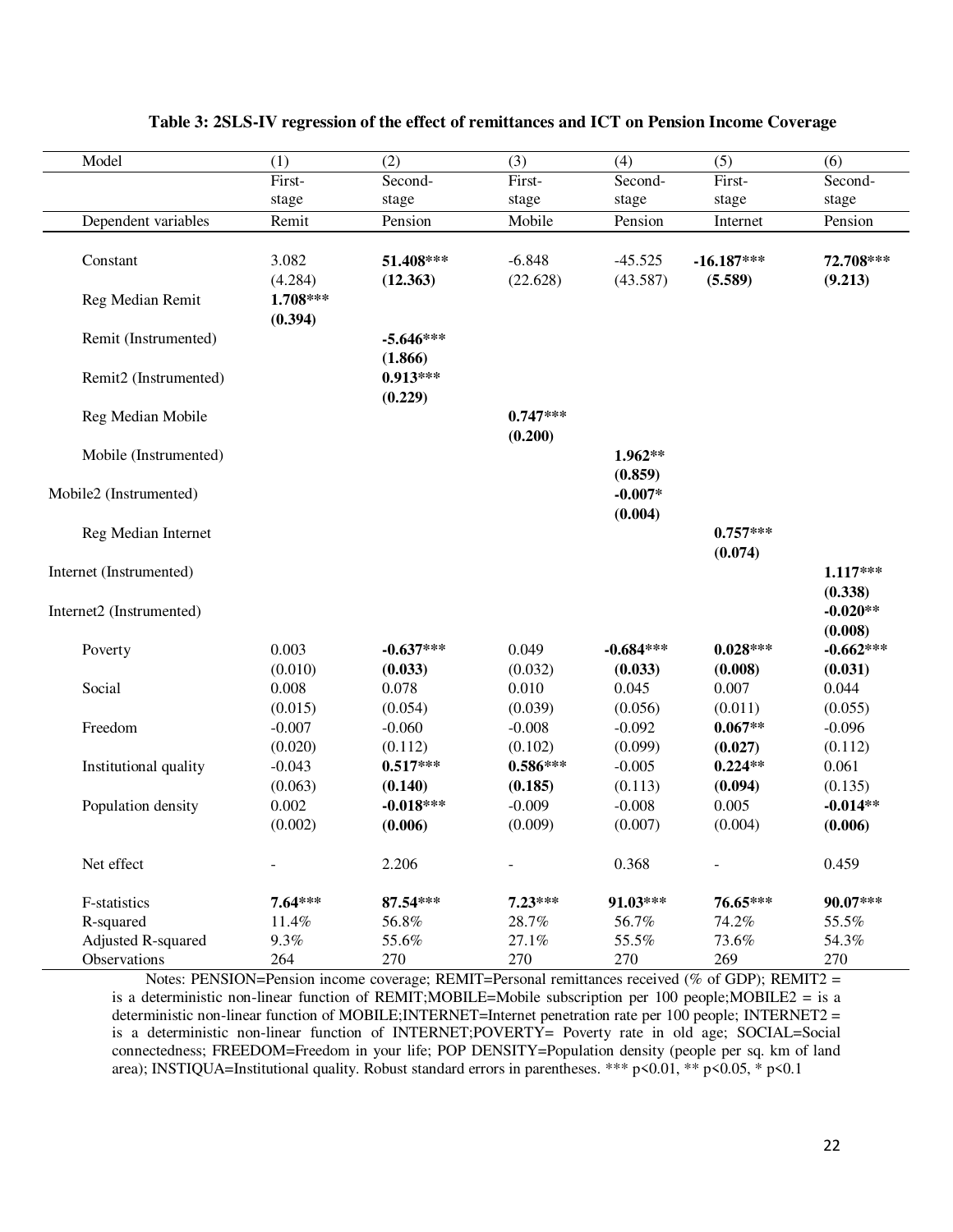### **Appendix**

| <b>Variables</b>                   | <b>Signs</b> | Definitions of variables (measurements)       | <b>Sources</b> |
|------------------------------------|--------------|-----------------------------------------------|----------------|
| Pension Income Coverage            | Pension      | Pension income coverage                       | Helpage.org    |
| <b>Independent variables</b>       |              |                                               |                |
| Remittances                        | Remit        | Personal remittances received (% of GDP)      | World Bank     |
|                                    |              |                                               | (WDI)          |
| Mobile phone                       | Mobile       | Mobile phone subscription (per 100 people)    | World Bank     |
|                                    |              |                                               | (WDI)          |
| Internet                           | Internet     | Internet subscription (per 100 people)        | World Bank     |
|                                    |              |                                               | (WDI)          |
| <b>Pensioners' characteristics</b> |              |                                               |                |
| Poverty rate in old age            | Poverty      | Poverty rate in old age                       | Helpage.org    |
| Social Connectedness               | Social       | Social connectedness                          | Helpage.org    |
| Freedom in your life               | Freedom      | Freedom in your life                          | Helpage.org    |
|                                    |              |                                               |                |
| Other controls                     |              |                                               |                |
| Institutional quality              | Instiqua     | Institutional quality                         | Heritage       |
|                                    |              |                                               | Foundation     |
| Pop Density                        | Pop Density  | Population density (people per sq. km of land | World Bank     |
|                                    |              | area)                                         | (WDI)          |

**Appendix 1. Definitions and sources of variables** 

WDI: World Development Indicators. GDP: Gross Domestic Product.

#### **Appendix 2. Correlation matrix**

|     | Variables          | (1)      | (2)      | (3)      | (4)      | (5)      | (6)      | (7)   | (8)   | (9)   | <b>VIF</b>               |
|-----|--------------------|----------|----------|----------|----------|----------|----------|-------|-------|-------|--------------------------|
|     |                    |          |          |          |          |          |          |       |       |       |                          |
| (1) | <b>PENSION</b>     | 1.000    |          |          |          |          |          |       |       |       | $\overline{\phantom{0}}$ |
| (2) | <b>REMIT</b>       | $-0.011$ | 1.000    |          |          |          |          |       |       |       | 1.28                     |
| (3) | <b>MOBILE</b>      | 0.027    | $-0.069$ | 1.000    |          |          |          |       |       |       | 1.26                     |
| (4) | <b>INTERNET</b>    | 0.064    | $-0.450$ | 0.363    | 1.000    |          |          |       |       |       | 2.02                     |
| (5) | <b>POVERTY</b>     | $-0.723$ | $-0.019$ | 0.167    | 0.125    | 1.000    |          |       |       |       | 1.53                     |
| (6) | <b>SOCIAL</b>      | 0.351    | 0.012    | $-0.038$ | $-0.008$ | $-0.426$ | 1.000    |       |       |       | 1.24                     |
| (7) | <b>FREEDOM</b>     | 0.241    | $-0.128$ | 0.070    | 0.308    | $-0.334$ | 0.087    | 1.000 |       |       | 1.42                     |
| (8) | <b>POP DENSITY</b> | $-0.004$ | 0.036    | $-0.124$ | 0.046    | $-0.113$ | $-0.051$ | 0.185 | 1.000 |       | 1.08                     |
| (9) | <b>INSTIQUA</b>    | 0.026    | $-0.178$ | 0.361    | 0.573    | 0.110    | $-0.041$ | 0.347 | 0.081 | 1.000 | 1.64                     |

PENSION: Pension income coverage; REMIT: Personal remittances received (% of GDP); MOBILE: Mobile subscription per 100 people; INTERNET: Internet penetration rate per 100 people; POVERTY: Poverty rate in old age; SOCIAL: Social connectedness; FREEDOM: Freedom in your life; INSTIQUA: Institutional quality; POP DENSITY: Population density (people per sq. km of land area); VIF: Variance inflation factor.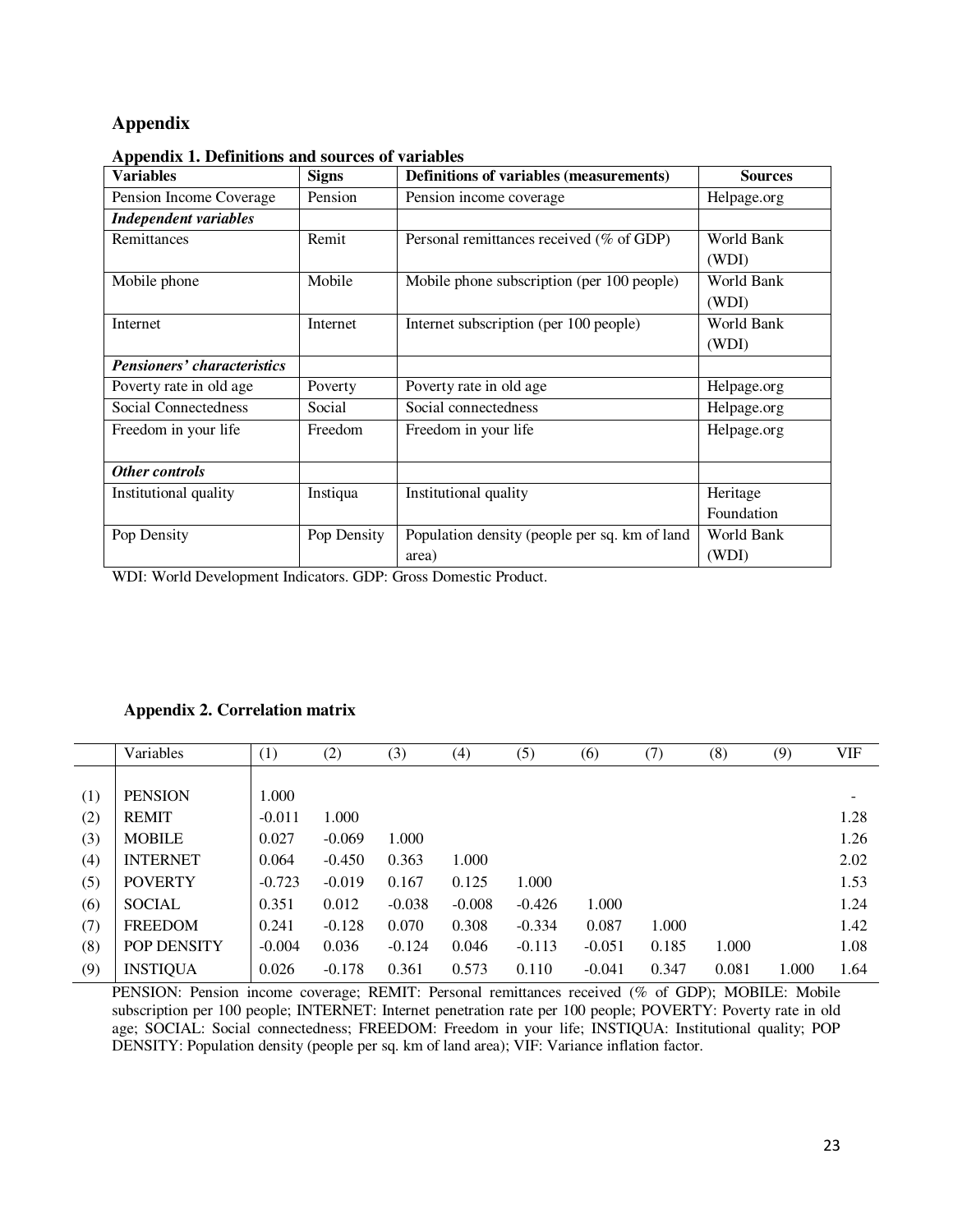|                    | Pension Income |          |        |             |
|--------------------|----------------|----------|--------|-------------|
| Country name       | Coverage       | Internet | Mobile | Remittances |
| Afghanistan        | 3.53           | $0.01\,$ | 54.84  | 1.49        |
| Albania            | 50.47          | 7.29     | 120.20 | 8.80        |
| Argentina          | 59.57          | 15.34    | 148.94 | 0.09        |
| Armenia            | 51.53          | 9.18     | 117.56 | 17.26       |
| Australia          | 74.77          | 27.32    | 107.04 | 0.16        |
| Austria            | 76.73          | 27.26    | 153.56 | 0.76        |
| Bangladesh         | 43.30          | 2.57     | 83.09  | 8.28        |
| <b>Belarus</b>     | 44.13          | 29.59    | 120.04 | 1.56        |
| Belgium            | 64.77          | 35.53    | 112.36 | 2.16        |
| Bolivia            | 49.50          | 1.58     | 96.67  | 3.73        |
| <b>Brazil</b>      | 50.47          | 11.64    | 133.13 | 0.13        |
| Bulgaria           | 49.63          | 20.79    | 134.16 | 2.98        |
| Cambodia           | 32.30          | 0.40     | 134.36 | 1.86        |
| Canada             | 86.50          | 35.30    | 81.23  | $0.08\,$    |
| Chile              | 68.13          | 14.07    | 132.38 | 0.05        |
| China              | 53.05          | 16.63    | 90.07  | 0.30        |
| Colombia           | 51.30          | 10.70    | 115.54 | 1.29        |
| Costa Rica         | 61.60          | 10.84    | 150.61 | 1.07        |
| Croatia            | 46.27          | 22.92    | 106.52 | 3.95        |
| Cyprus             | 54.73          | 28.69    | 129.85 | 1.34        |
| Czech Republic     | 64.30          | 27.68    | 126.15 | 1.18        |
| Denmark            | 77.37          | 41.31    | 125.19 | 0.39        |
| Dominican Republic | 42.47          | 5.94     | 86.27  | 7.41        |
| Ecuador            | 55.80          | 8.06     | 96.60  | 2.46        |
| El Salvador        | 46.87          | 5.06     | 145.70 | 16.46       |
| Estonia            | 64.27          | 28.25    | 145.00 | 2.11        |
| Finland            | 75.20          | 31.80    | 136.80 | 0.35        |
| France             | 73.67          | 40.39    | 101.49 | 0.91        |
| Georgia            | 58.87          | 14.71    | 131.70 | 11.51       |
| Germany            | 86.63          | 36.38    | 121.08 | 0.45        |
| Ghana              | 35.80          | 0.26     | 114.19 | 7.46        |
| Greece             | 39.73          | 29.63    | 115.98 | 0.29        |
| Guatemala          | 41.00          | 2.61     | 118.98 | 10.08       |
| Honduras           | 32.03          | 1.57     | 87.62  | 17.40       |
| Hungary            | 52.93          | 26.84    | 112.90 | 3.47        |
| Iceland            | 82.60          | 36.79    | 112.57 | 1.28        |
| India              | 37.30          | 1.22     | 72.82  | 3.50        |
| Indonesia          | 38.60          | 1.33     | 127.62 | 0.96        |

**Appendix 3: Country-specific average values pension income coverage, ICT and remittances**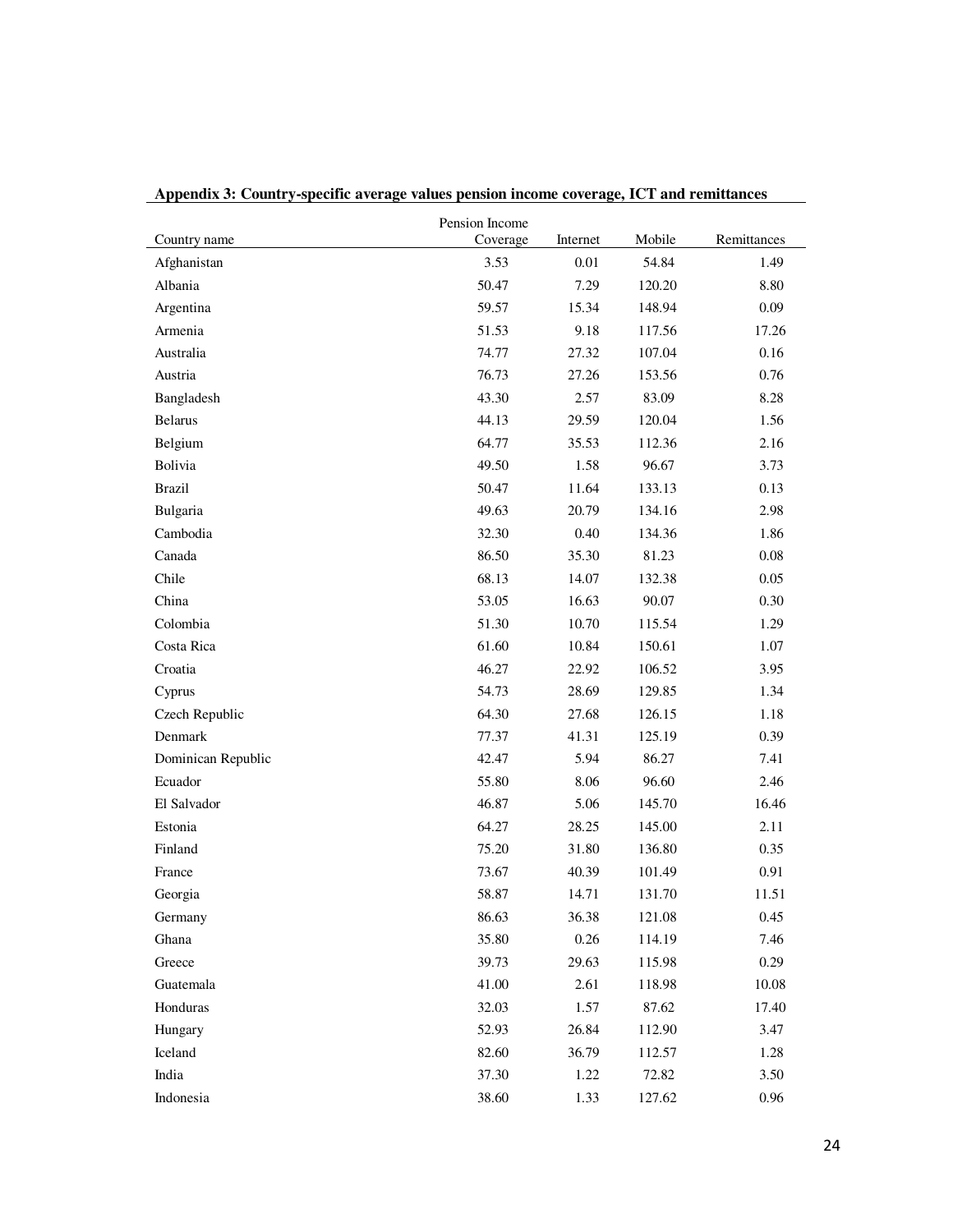| Iraq                       | 23.20 | n/a      | 94.34  | 0.15  |
|----------------------------|-------|----------|--------|-------|
| Ireland                    | 75.23 | 27.04    | 105.76 | 0.26  |
| Israel                     | 70.77 | 26.75    | 125.42 | 0.27  |
| Italy                      | 56.27 | 23.90    | 151.53 | 0.48  |
| Japan                      | 82.17 | 29.54    | 121.29 | 0.07  |
| Jordan                     | 19.00 | 3.71     | 131.45 | 16.05 |
| Kyrgyzstan                 | 48.03 | 2.95     | 124.72 | 28.92 |
| Lao People's Dem. Republic | 29.70 | 0.16     | 65.12  | 0.54  |
| Latvia                     | 54.90 | 24.81    | 124.23 | 5.10  |
| Lithuania                  | 46.43 | 27.73    | 146.02 | 4.05  |
| Luxembourg                 | 69.50 | 34.46    | 142.36 | 2.83  |
| Malawi                     | 9.43  | 0.05     | 35.73  | 0.60  |
| Malta                      | 52.80 | 35.60    | 125.76 | 1.87  |
| Mauritius                  | 54.90 | 14.30    | 131.04 | 0.01  |
| Mexico                     | 54.90 | 11.22    | 88.47  | 2.01  |
| Mongolia                   | 36.77 | 6.17     | 101.71 | 2.12  |
| Montenegro                 | 35.37 | 16.59    | 160.38 | 9.48  |
| Morocco                    | 28.73 | 2.91     | 126.38 | 6.89  |
| Mozambique                 | 4.30  | 0.15     | 72.39  | 1.12  |
| Nepal                      | 36.93 | 1.07     | 88.93  | 30.10 |
| Netherlands                | 85.73 | 40.79    | 118.08 | 0.18  |
| New Zealand                | 80.40 | 30.48    | 112.83 | 0.24  |
| Nicaragua                  | 47.97 | 1.95     | 114.70 | 9.68  |
| Nigeria                    | 25.00 | 0.01     | 78.71  | 4.03  |
| Norway                     | 90.83 | 38.48    | 111.18 | 0.15  |
| Pakistan                   | 11.10 | 0.93     | 66.48  | 6.82  |
| Panama                     | 63.93 | 7.98     | 161.16 | 1.36  |
| Paraguay                   | 38.67 | 2.84     | 109.95 | 2.06  |
| Peru                       | 51.77 | 5.95     | 106.12 | 1.37  |
| Philippines                | 51.30 | 2.78     | 110.05 | 10.03 |
| Poland                     | 53.80 | 18.84    | 147.36 | 1.40  |
| Portugal                   | 55.33 | 27.40    | 113.89 | 0.19  |
| Republic of Korea          | 44.77 | 38.18    | 112.59 | 0.47  |
| Republic of Moldova        | 35.03 | 12.38    | 91.24  | n/a   |
| Romania                    | 51.67 | 20.09    | 114.74 | 1.75  |
| Russian Federation         | 38.37 | 17.41    | 153.60 | 0.40  |
| Rwanda                     | 20.90 | $0.08\,$ | 69.60  | 1.75  |
| Serbia                     | 39.83 | 13.81    | 103.77 | 8.76  |
| Slovakia                   | 51.67 | 21.94    | 118.27 | 2.31  |
| Slovenia                   | 63.73 | 26.52    | 112.29 | 1.58  |
| South Africa               | 35.20 | 3.13     | 145.35 | 0.26  |
| Spain                      | 65.63 | 27.64    | 108.30 | 0.22  |
| Sri Lanka                  | 53.23 | 2.59     | 106.35 | 8.64  |
| Sweden                     | 87.53 | 34.13    | 127.13 | 0.75  |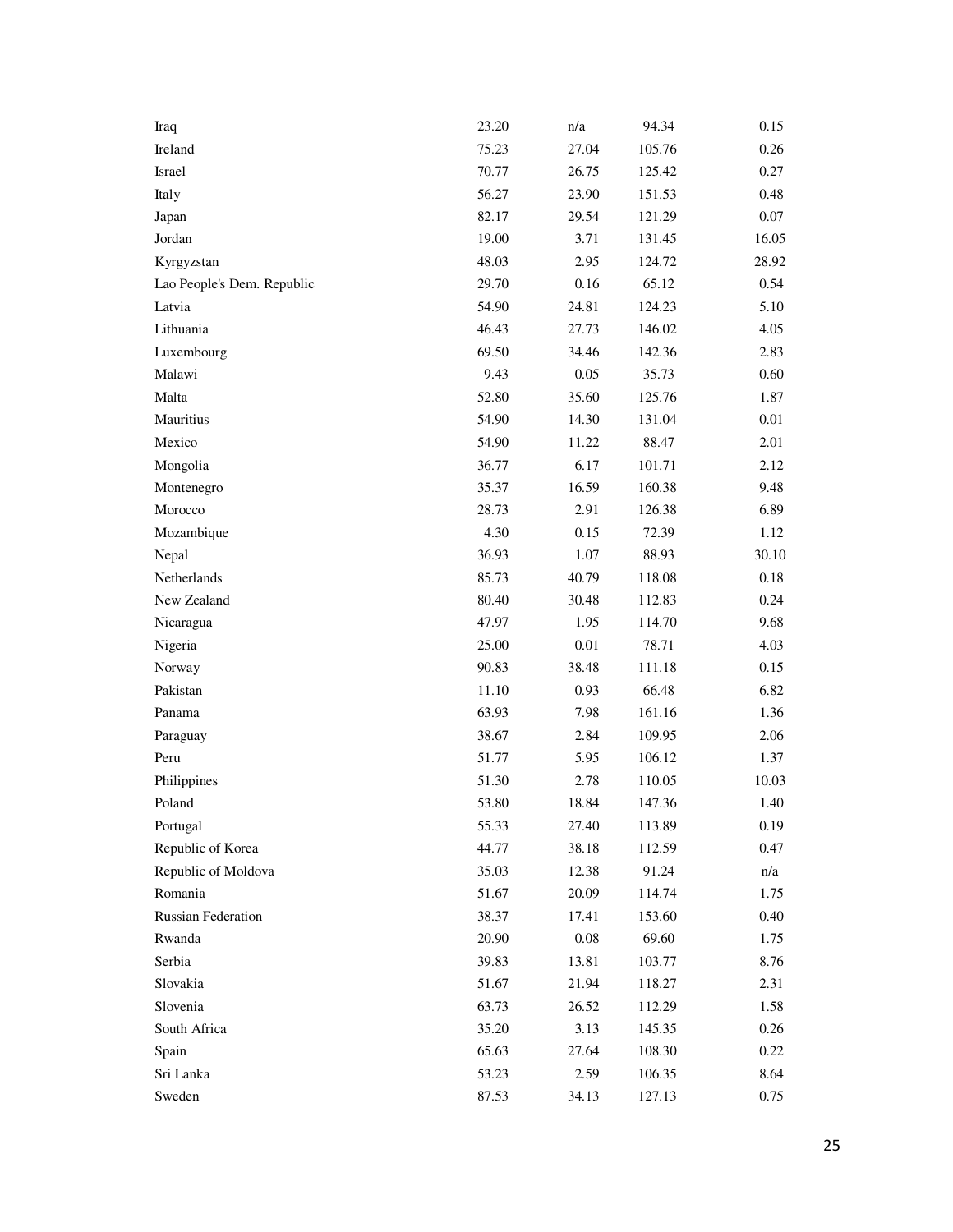| Switzerland                 | 88.63 | 43.36 | 135.88 | 0.36  |
|-----------------------------|-------|-------|--------|-------|
| Tajikistan                  | 46.63 | 0.07  | 96.95  | 36.29 |
| Thailand                    | 55.13 | 8.21  | 143.14 | 1.56  |
| Turkey                      | 36.83 | 11.77 | 92.87  | 0.21  |
| Uganda                      | 21.30 | 0.18  | 54.04  | 3.51  |
| Ukraine                     | 36.07 | 9.99  | 142.23 | 5.74  |
| United Kingdom              | 79.33 | 36.40 | 120.44 | 0.17  |
| United Republic of Tanzania | 13.30 | 0.19  | 70.41  | 0.83  |
| United States of America    | 82.20 | 30.97 | 109.63 | 0.04  |
| Uruguay                     | 64.17 | 24.29 | 156.16 | 0.22  |
| Venezuela                   | 39.40 | 8.02  | 100.69 | n/a   |
| Viet Nam                    | 51.13 | 6.83  | 138.21 | 6.56  |
| West Bank and Gaza          | 8.40  | 5.69  | 75.08  | 13.72 |
| Zambia                      | 21.70 | 0.14  | 69.23  | 0.22  |
|                             |       |       |        |       |

# **Appendix 4. List of countries included in the sample**

|                  |                    |                       | <b>Latin America and</b> | <b>Western European and</b>     |
|------------------|--------------------|-----------------------|--------------------------|---------------------------------|
| Africa           | Asia-Pacific       | <b>Eastern Europe</b> | Caribbean                | <b>Others</b>                   |
| Ghana            | Afghanistan        | Albania               | Argentina                | Australia                       |
| Malawi           | Bangladesh         | Armenia               | Bolivia                  | Austria                         |
| <b>Mauritius</b> | Cambodia           | <b>Belarus</b>        | <b>Brazil</b>            | Belgium                         |
| Morocco          | China              | Bulgaria              | Chile                    | Canada                          |
| Mozambique       | Cyprus             | Croatia               | Colombia                 | Denmark                         |
| Nigeria          | India              | Czech Republic        | Costa Rica               | Finland                         |
| Rwanda           | Indonesia          | Estonia               | Dominican Republic       | France                          |
| South Africa     | Iraq               | Georgia               | Ecuador                  | Germany                         |
| Uganda           | Japan              | Hungary               | El Salvador              | Greece                          |
| Tanzania         | Jordan             | Latvia                | Guatemala                | Iceland                         |
| Zambia           | Kyrgyzstan         | Lithuania             | Honduras                 | Ireland                         |
|                  | Lao People's Dem.  |                       |                          |                                 |
|                  | Republic           | Montenegro            | Mexico                   | <b>Israel</b>                   |
|                  | Mongolia           | Poland                | Nicaragua                | Italy                           |
|                  |                    | Republic of           |                          |                                 |
|                  | Nepal              | Moldova               | Panama                   | Luxembourg                      |
|                  | Pakistan           | Romania               | Paraguay                 | Malta                           |
|                  |                    | Russian               |                          |                                 |
|                  | Philippines        | Federation            | Peru                     | <b>Netherlands</b>              |
|                  | Republic of Korea  | Serbia                | Uruguay                  | New Zealand                     |
|                  | Sri Lanka          | Slovakia              | Venezuela                | Norway                          |
|                  | Tajikistan         | Slovenia              |                          | Portugal                        |
|                  | Thailand           | Ukraine               |                          | Spain                           |
|                  | Turkey             |                       |                          | Sweden                          |
|                  | Viet Nam           |                       |                          | Switzerland                     |
|                  | West Bank and Gaza |                       |                          | United Kingdom                  |
|                  |                    |                       |                          | <b>United States of America</b> |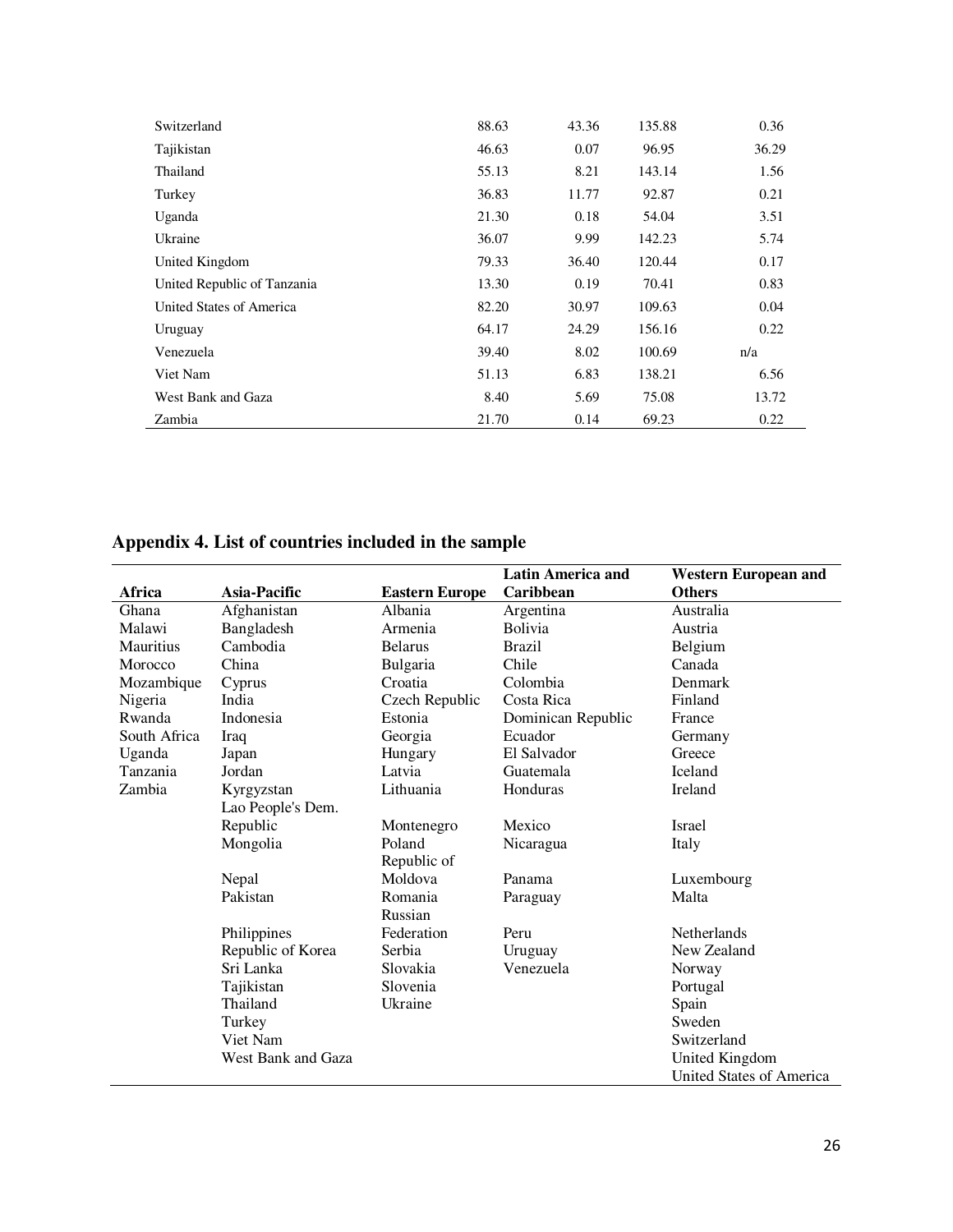#### **References**

- Abor, J.Y., Amidu, M., Issahaku, H., 2018. Mobile Telephony, Financial Inclusion and Inclusive Growth. J. African Bus. 19, 430–453. https://doi.org/10.1080/15228916.2017.1419332
- Adams, R.H., 2006. Migration, remittances and development: The critical nexus in the Middle East and North Africa., in: United Nations Expert Group Meeting on International Migration and Development in the Arab Region. pp. 15–17.
- Adams, R.H., Page, J., 2005. Do international migration and remittances reduce poverty in developing countries? World Dev. 33, 1645–1669. https://doi.org/10.1016/j.worlddev.2005.05.004
- AfDB (2013). Financial inclusion in Africa. *African Development Bank*, Abidjan.
- Aggarwal, R., Goodell, J.W., 2013. Political-economy of pension plans: Impact of institutions, gender, and culture. J. Bank. Financ. 37, 1860–1879. https://doi.org/10.1016/j.jbankfin.2012.05.008
- AKÇAY, S., 2020. Remittances and financial development in Bangladesh: substitutes or complements? Appl. Econ. Lett. 27, 1206–1214. https://doi.org/10.1080/13504851.2019.1676376
- Ambrosius, C., 2016. Remittances and Financial Access: Is There Really a Link and for Whom? Evidence from Mexican Household Data. World Econ. 39, 964–982. https://doi.org/10.1111/twec.12287
- Ambrosius, C., Cuecuecha, A., 2016. Remittances and the Use of Formal and Informal Financial Services. World Dev. 77, 80–98. https://doi.org/10.1016/j.worlddev.2015.08.010
- Andrianaivo, M., Kpodar, K., Allum, P., 2011. ICT, Financial Inclusion, and Growth: Evidence from African Countries.
- Asongu, S., Biekpe, N., Tchamyou, V., 2019a. Remittances, ICT and doing business in Sub-Saharan Africa. J. Econ. Stud. 46, 35–54. https://doi.org/10.1108/JES-06-2017-0146
- Asongu, S., le Roux, S., Nwachukwu, J., Pyke, C., 2019b. Reducing information asymmetry with ICT: A critical review of loan price and quantity effects in Africa. Int. J. Manag. Financ. 15, 130–163. https://doi.org/10.1108/IJMF-01-2018-0027
- Asongu, S.A., Acha-Anyi, P.N., 2020. Enhancing ICT for productivity in sub-Saharan Africa: Thresholds for complementary policies. African J. Sci. Technol. Innov. Dev. https://doi.org/10.1080/20421338.2020.1732596
- Asongu, S. A., & Odhiambo, N. M., 2021. Information Asymmetry and Insurance in Africa. J. of Afri Bus: Forthcoming
- Asongu, S.A., Odhiambo, N.M., 2020. Inequality and gender inclusion: Minimum ICT policy thresholds for promoting female employment in Sub-Saharan Africa. Telecomm. Policy 44. https://doi.org/10.1016/j.telpol.2019.101900
- Asongu, S.A., Odhiambo, N.M., 2019. Boosting Quality Education with Inclusive Human Development: Empirical Evidence from Sub-Saharan Africa. J. Appl. Soc. Sci. https://doi.org/10.1177/1936724419846198
- Asongu, S.A., Odhiambo, N.M., 2018. ICT, financial access and gender inclusion in the formal economic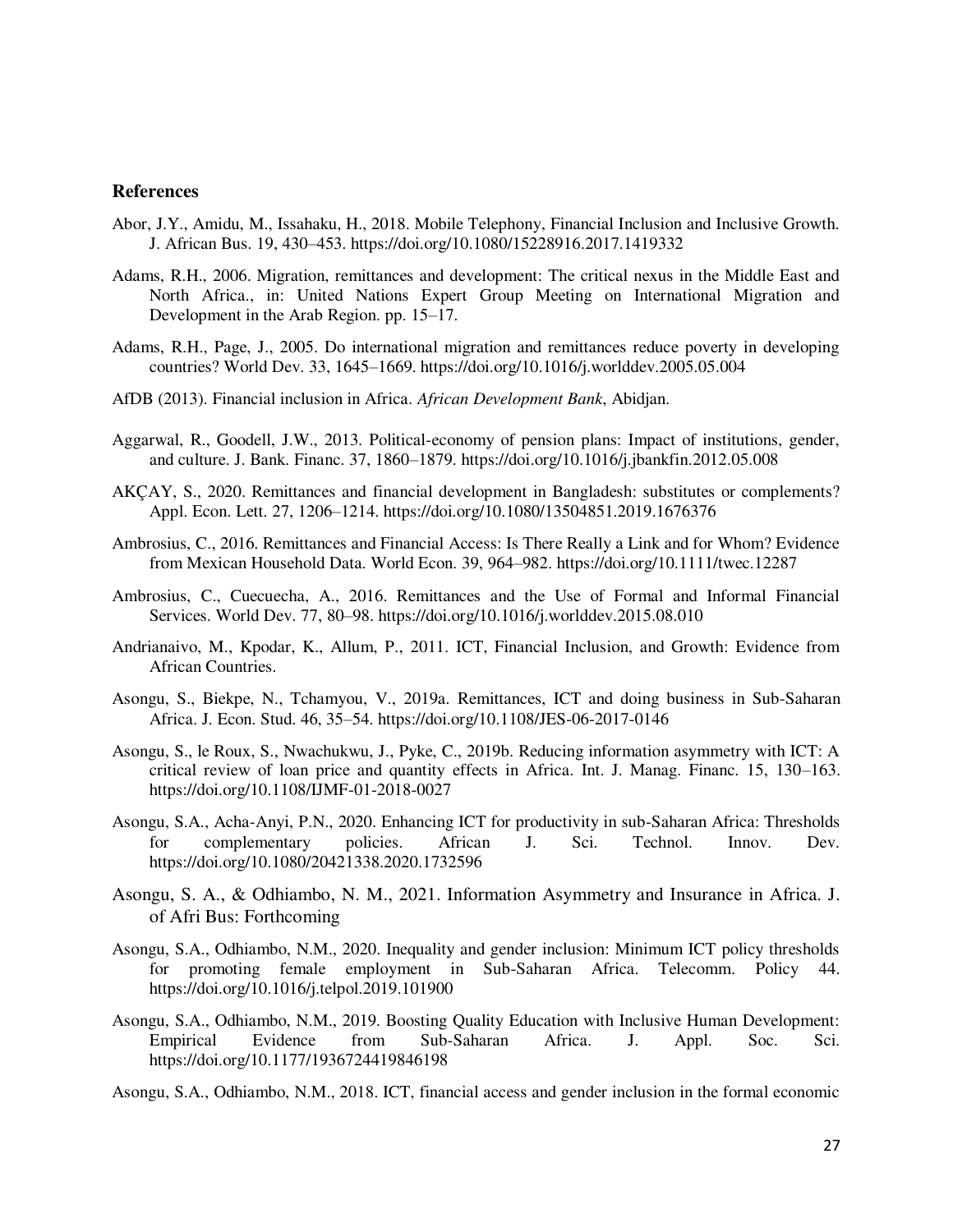sector: Evidence from Africa. African Financ. J. 20, 45–65. https://doi.org/10.2139/ssrn.3305000

- Asongu, S.A., Uduji, J.I., Okolo-Obasi, E.N., 2019. Thresholds of External Flows for Inclusive Human Development in Sub-Saharan Africa. Int. J. Community Well-Being 2, 213–233. https://doi.org/10.1007/s42413-019-00037-7
- Azam, J.P., Gubert, F., 2006. Migrants' remittances and the household in Africa: A review of evidence. J. Afr. Econ. https://doi.org/10.1093/jae/ejl030
- Barrientos, A., 2006. Poverty reduction: The missing piece of pension reform in Latin America. Soc. Policy Adm. 40, 369–384. https://doi.org/10.1111/j.1467-9515.2006.00495.x
- Bebczuk, R., Battistón, D., 2010. Remittances and Life Cycle Deficits in Latin America, sedici.unlp.edu.ar.
- Binswanger, J., Carman, K.G., 2012. How real people make long-term decisions: The case of retirement preparation. J. Econ. Behav. Organ. 81, 39–60. https://doi.org/10.1016/j.jebo.2011.08.010
- Brown, R.P.C., Carmignani, F., 2015. Revisiting the Effects of Remittances on Bank Credit: A Macro Perspective. Scott. J. Polit. Econ. 62, 454–485. https://doi.org/10.1111/sjpe.12086
- Bursztyn, L., Ederer, F., Bruno, Ferman, Yuchtman, N., 2014. Understanding Mechanisms Underlying Peer Effects: Evidence From a Field Experiment on Financial Decisions. Econometrica 82, 1273– 1301. https://doi.org/10.3982/ecta11991
- Claessens, S., 2006. Access to financial services: A review of the issues and public policy objectives. World Bank Res. Obs. https://doi.org/10.1093/wbro/lkl004
- Combes, J.L., Ebeke, C., 2011. Remittances and Household Consumption Instability in Developing Countries. World Dev. 39, 1076–1089. https://doi.org/10.1016/j.worlddev.2010.10.006
- Cuadros-Meñaca, A., 2020. Remittances, health insurance, and pension contributions: Evidence from Colombia. World Dev. 127. https://doi.org/10.1016/j.worlddev.2019.104766
- Delis, M.D., 2012. Bank competition, financial reform, and institutions: The importance of being developed. J. Dev. Econ. 97, 450–465. https://doi.org/10.1016/j.jdeveco.2011.05.012
- Demirgüç-Kunt, A., Klapper, L., Panos, G.A., 2016. Saving for Old Age, Policy Research Working Paper, Policy Research Working Papers. The World Bank. https://doi.org/10.1596/1813-9450-7693
- Doling, J., Ronald, R., 2010. Property-based welfare and European homeowners: How would housing perform as a pension? J. Hous. Built Environ. 25, 227–241. https://doi.org/10.1007/s10901-010- 9184-7
- Evans, O., 2018. Connecting the poor: the internet, mobile phones and financial inclusion in Africa. Digit. Policy, Regul. Gov. 20, 568–581. https://doi.org/10.1108/DPRG-04-2018-0018
- Fornero, E., Monticone, C., 2011. Financial literacy and pension plan participation in Italy. J. Pension Econ. Financ. 10, 547–564. https://doi.org/10.1017/S1474747211000473
- Gupta, S., Pattillo, C.A., Wagh, S., 2009. Effect of Remittances on Poverty and Financial Development in Sub-Saharan Africa. World Dev. 37, 104–115. https://doi.org/10.1016/j.worlddev.2008.05.007
- Gyimah-Brempong, K., Asiedu, E., 2015. Remittances and investment in education: Evidence from Ghana. J. Int. Trade Econ. Dev. 24, 173–200. https://doi.org/10.1080/09638199.2014.881907
- Heller, P.S., 2016. The challenge of an aged and shrinking population: Lessons to be drawn from Japan's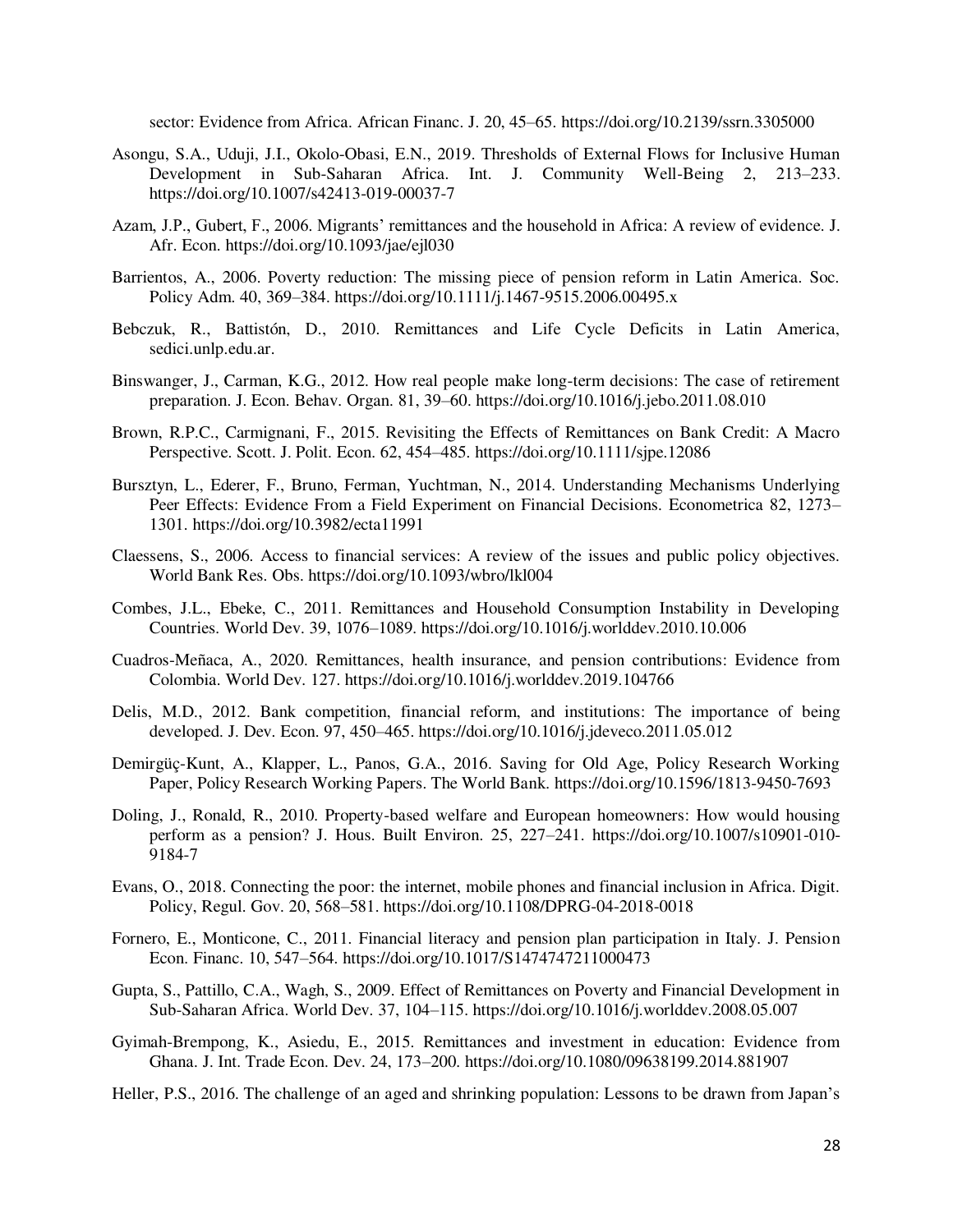experience. J. Econ. Ageing 8, 85–93. https://doi.org/10.1016/j.jeoa.2016.02.001

- Hsieh, K.Y.C., Tung, A.C., 2016. Taiwan's National Pension Program: A remedy for rapid population aging? J. Econ. Ageing 8, 52–66. https://doi.org/10.1016/j.jeoa.2016.05.001
- Huberman, G., Iyengar, S.S., Jiang, W., 2007. Defined contribution pension plans: Determinants of participation and contributions rates. J. Financ. Serv. Res. 31, 1–32. https://doi.org/10.1007/s10693- 007-0003-6
- Ivković, Z., Weisbenner, S., 2007. Information diffusion effects in individual investors' common stock purchases: Covet thy neighbors' investment choices. Rev. Financ. Stud. 20, 1327–1357. https://doi.org/10.1093/revfin/hhm009
- Kpessa, M.W., 2011. Retirement income security under Ghana's three-tier pension model: Assessment of risks and options for reform. Pensions An Int. J. 16, 127–136. https://doi.org/10.1057/pm.2011.10
- Kumar, R.R., Stauvermann, P.J., Kumar, N.N., Shahzad, S.J.H., 2018. Revisiting the threshold effect of remittances on total factor productivity growth in South Asia: a study of Bangladesh and India. Appl. Econ. 50, 2860–2877. https://doi.org/10.1080/00036846.2017.1412074
- Kusunose, Y., Rignall, K., 2018. The long-term development impacts of international migration remittances for sending households: evidence from Morocco. Migr. Dev. 7, 412–434. https://doi.org/10.1080/21632324.2018.1475383
- Kwena, R.M., Turner, J.A., 2013. Extending pension and savings scheme coverage to the informal sector: Kenya's Mbao Pension Plan. Int. Soc. Secur. Rev. 66, 79–99. https://doi.org/10.1111/issr.12010
- La, H.A., Xu, Y., 2017. Remittances, social security, and the crowding-out effect: Evidence from Vietnam. J. Asian Econ. 49, 42–59. https://doi.org/10.1016/j.asieco.2017.02.002
- Landerretche, O.M., Martínez, C., 2013. Voluntary savings, financial behavior, and pension finance literacy: Evidence from Chile. J. Pension Econ. Financ. 12, 251–297. literacy: Evidence from Chile. J. Pension Econ. Financ. 12, 251–297. https://doi.org/10.1017/S1474747212000340
- Laryea, M.M., Andoh, C., Asuming, P., 2019. The Role of Pensions in Poverty Reduction in Ghana. African J. Gov. Dev. 8, 1–19.
- Le, T.H., Chuc, A.T., Taghizadeh-Hesary, F., 2019. Financial inclusion and its impact on financial efficiency and sustainability: Empirical evidence from Asia. Borsa Istanbul Rev. 19, 310–322. https://doi.org/10.1016/j.bir.2019.07.002
- Leyshon, A., Thrift, N., 1995. Geographies of Financial Exclusion: Financial Abandonment in Britain and the United States. Trans. Inst. Br. Geogr. 20, 312. https://doi.org/10.2307/622654
- Li, G., 2014. Information sharing and stock market participation: Evidence from extended families. Rev. Econ. Stat. 96, 151–160. https://doi.org/10.1162/REST\_a\_00301
- Luchak, A.A., Fang, T., Gunderson, M., 2004. How has public policy shaped defined-benefit pension coverage in Canada? J. Labor Res. https://doi.org/10.1007/s12122-004-1025-6
- Lyons, A.C., Grable, J.E., Joo, S.H., 2018. A cross-country analysis of population aging and financial security. J. Econ. Ageing 12, 96–117. https://doi.org/10.1016/j.jeoa.2018.03.001
- Mbiti, I., Weil, D.N., 2011. Mobile banking: The impact of M-Pesa in Kenya, in: African Successes, Volume III: Modernization and Development. University of Chicago Press, pp. 247–293.
- Meniago, C., Asongu, S.A., 2018. Revisiting the finance-inequality nexus in a panel of African countries.